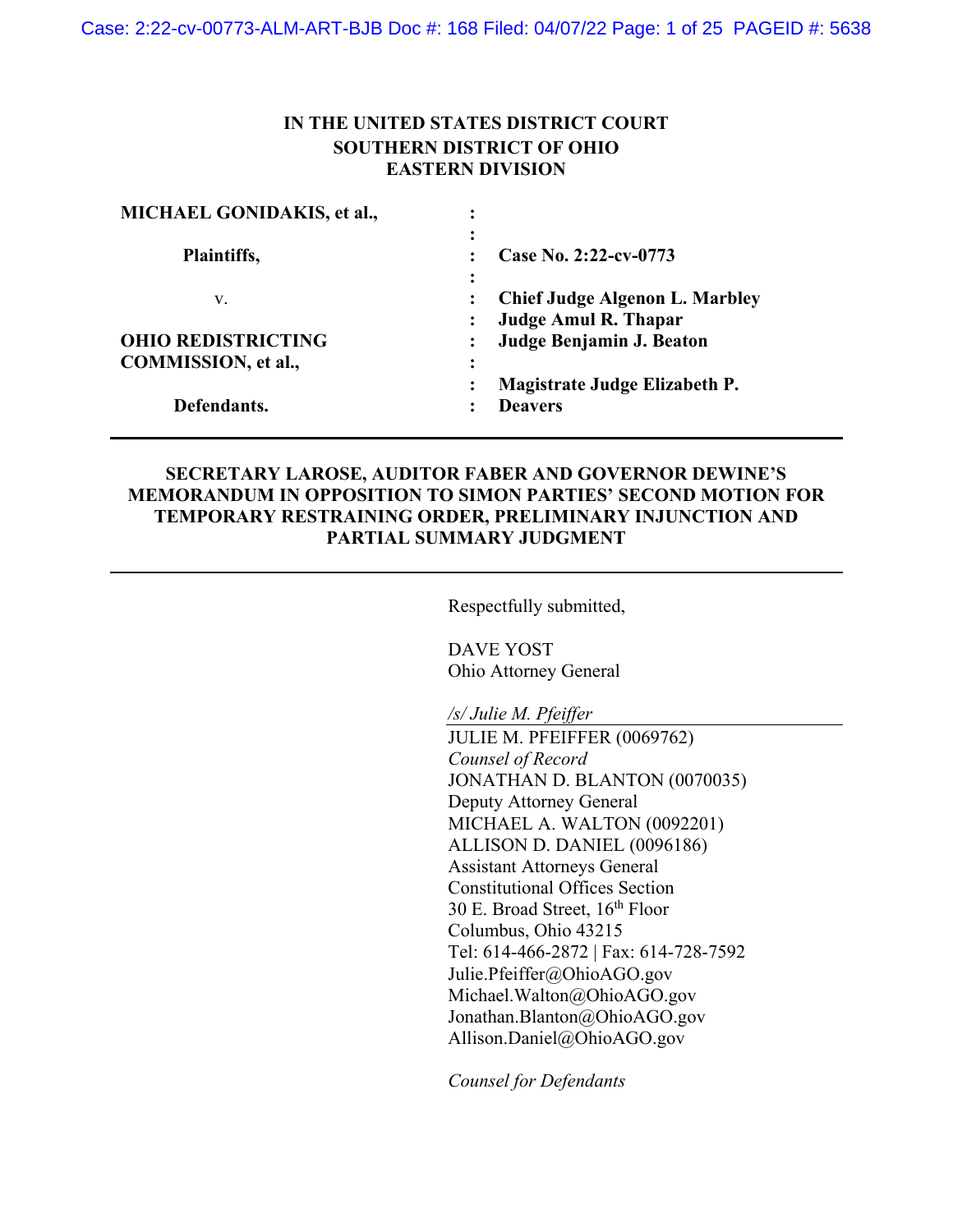# **TABLE OF CONTENTS**

| I.   |             |                                                              |                                                                                                                            |  |
|------|-------------|--------------------------------------------------------------|----------------------------------------------------------------------------------------------------------------------------|--|
| П.   |             |                                                              |                                                                                                                            |  |
|      | A.          |                                                              | Congressional Redistricting Under Article XIX of the Ohio                                                                  |  |
|      | <b>B.</b>   |                                                              | The May 3 Primary Election is Proceeding with the Second<br>Congressional Plan passed by the Ohio Redistricting Commission |  |
|      | $C_{\cdot}$ |                                                              | The Simon Parties Sat Out During Litigation over the                                                                       |  |
|      | D.          |                                                              | The Simon Parties Want to Deny the Winning Candidates their                                                                |  |
|      | E.          |                                                              |                                                                                                                            |  |
| III. |             |                                                              |                                                                                                                            |  |
|      | A.          | The Simon Parties Are Not Likely to Succeed on the Merits of |                                                                                                                            |  |
|      |             | 1.                                                           |                                                                                                                            |  |
|      |             | 2.                                                           | Because the Simon Parties cannot satisfy the first<br>precondition of Gingles, they cannot meet the totality-of-           |  |
|      | <b>B.</b>   |                                                              | The Simon Parties Cannot Establish That They Will Suffer                                                                   |  |
|      | C.          |                                                              |                                                                                                                            |  |
|      |             | 1.                                                           |                                                                                                                            |  |
|      |             | 2.                                                           |                                                                                                                            |  |
|      | D.          |                                                              |                                                                                                                            |  |
| IV.  |             |                                                              |                                                                                                                            |  |
|      |             |                                                              |                                                                                                                            |  |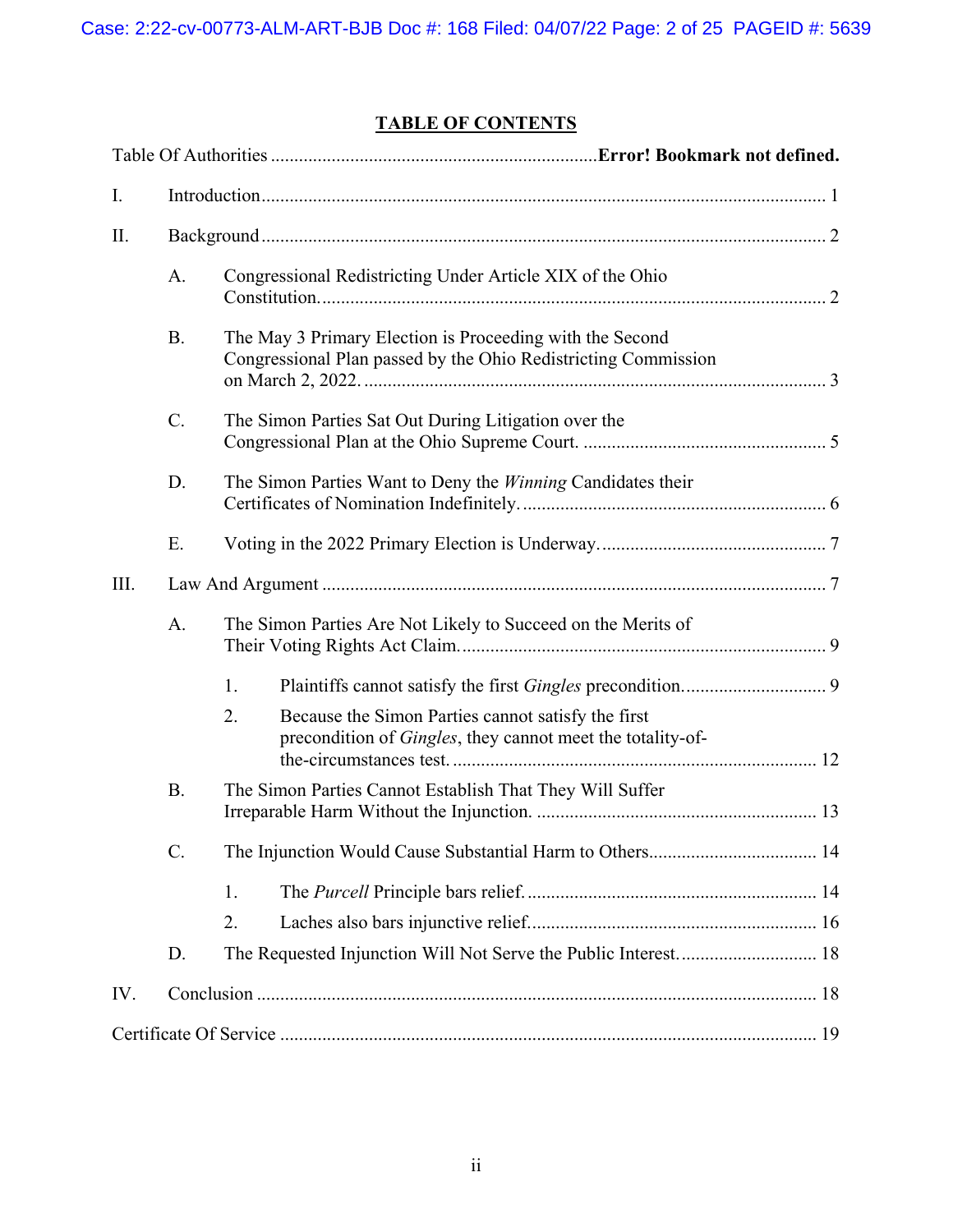# **TABLE OF AUTHORITIES**

| Cases<br>Page(s)                                 |  |
|--------------------------------------------------|--|
| ACLU Fund of Mich. v. Livingston Cnty.,          |  |
| Adams et al. v. DeWine et al.,                   |  |
| Adams et al. v. DeWine et al.,                   |  |
| Anderson v. Liberty Lobby, Inc.,                 |  |
| Armour v. Ohio,                                  |  |
| Barron v. PGA Tour, Inc.,                        |  |
| Benisek v. Lamone,                               |  |
| Celotex Corp. v. Catrett,                        |  |
| City of Pontiac Retired Emps. Ass'n v. Schimmel, |  |
| Cooper v. Harris,                                |  |
| Country Club v. Jefferson Metropolitan,          |  |
| Cousins v. Sundquist,                            |  |
| Crawford v. Marion Cnty. Election Bd.,           |  |
| Daugherty v. Sajar Plastics, Inc.,               |  |
| DeBaca v. Cnty. of San Diego,                    |  |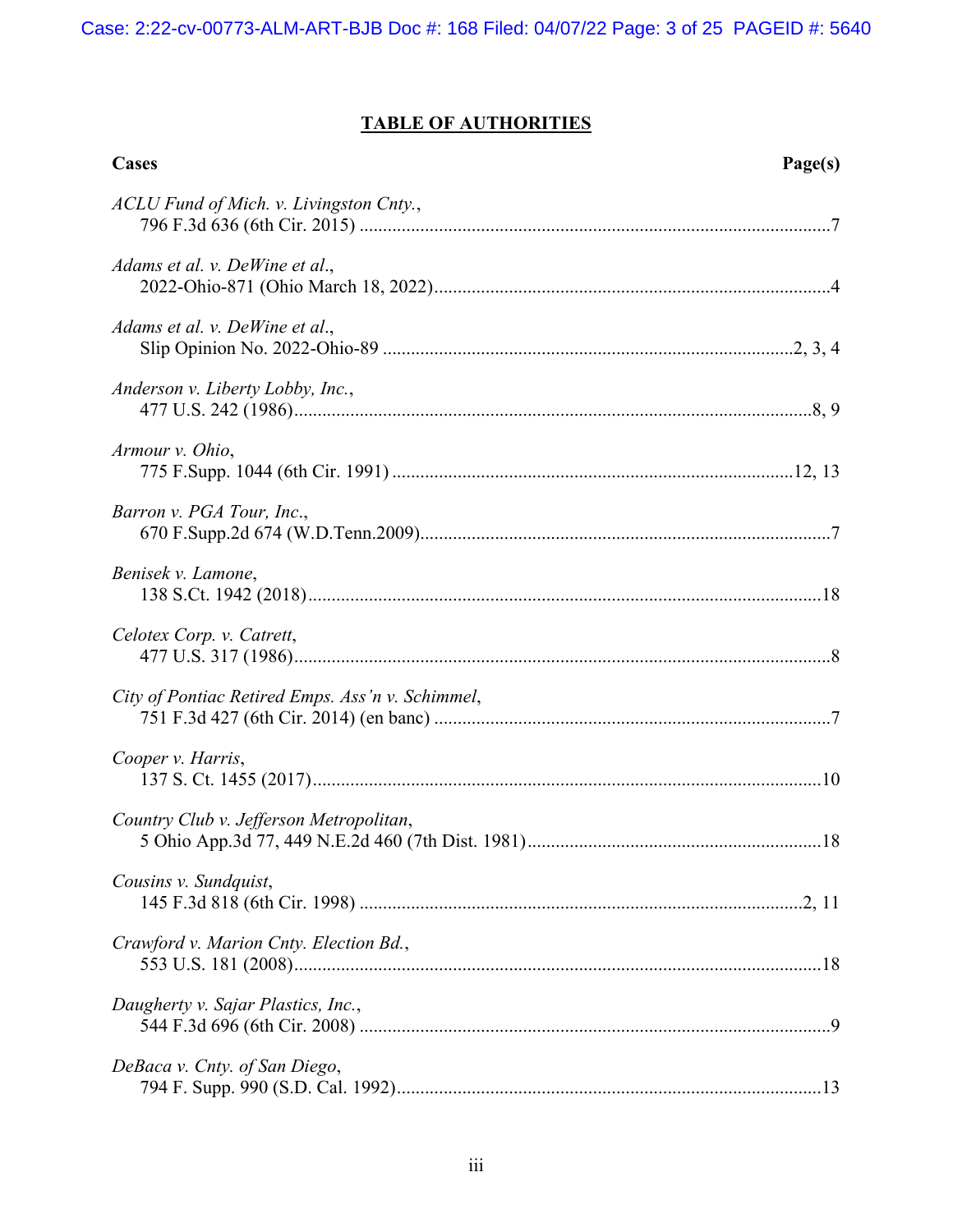| Cases                                                                     | Page(s) |
|---------------------------------------------------------------------------|---------|
| State ex rel. Demaline v. Cuyahoga County Board of Elections,             |         |
| Dominquez v. Carr. Med. Servs.,                                           |         |
| Estill v. Cool,                                                           |         |
| Eu v. San Francisco Cnty. Democratic Cent. Comm.,                         |         |
| Gonzales v. Nat'l Bd. of Med. Examiners,                                  |         |
| Granny Goose Foods, Inc. v. Teamsters,                                    |         |
| Growe v. Emison,                                                          |         |
| Hastert v. State Bd. of Elections,                                        |         |
| Johnson v. De Grandy,                                                     |         |
| Jolivette v. Husted,                                                      |         |
| King Lincoln Bronzeville Neighborhood Ass'n v. Husted,                    |         |
| League of United Latin Am. Citizens v. Perry,                             |         |
| League of Women Voters of Ohio et al. v. LaRose et al.,                   |         |
| League of Women voters v. LaRose, No. 2:20-cv-1638, 2020 U.S. Dist. LEXIS |         |
| Libertarian Party v. Davis,                                               |         |
| McClafferty v. Portage County Board of Elections,                         |         |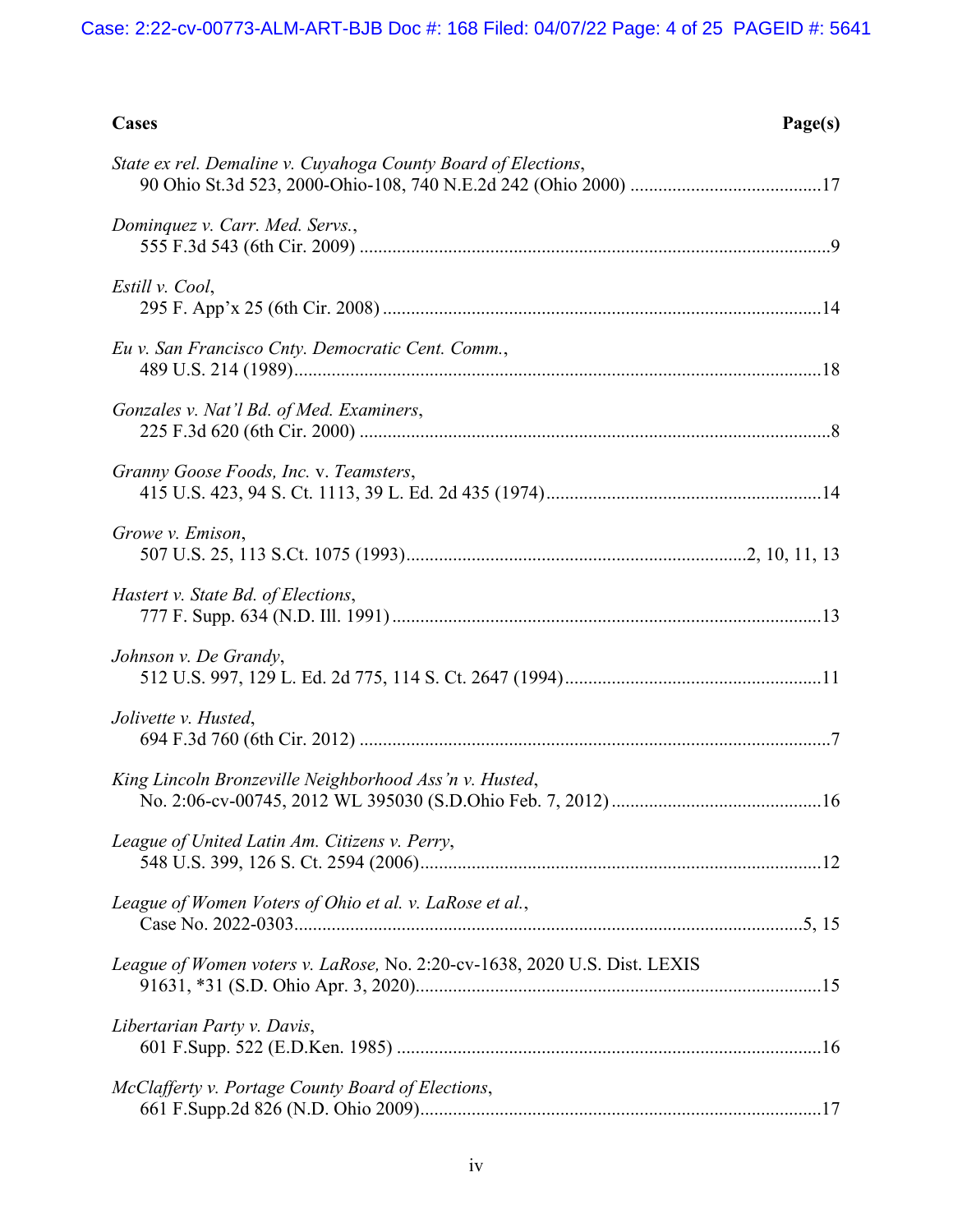| Cases<br>Page(s)                                          |  |
|-----------------------------------------------------------|--|
| Moldowan v. City of Warren,                               |  |
| Neiman et al. v. LaRose et al.,                           |  |
| Neiman et al. v. LaRose et al.,                           |  |
| Nixon v. Kent Cnty.,                                      |  |
| O'Shea v. Littleton,                                      |  |
| Ohio Democratic Party v. Husted,                          |  |
| Peeples v. City of Detroit,                               |  |
| Perry v. Judd,                                            |  |
| Purcell v. Gonzalez,                                      |  |
| Rodriguez v. Pataki,                                      |  |
| SEIU Local 1 v. Husted,                                   |  |
| Simon et al. v. DeWine et al.,                            |  |
| Summit Cnty. Democratic Cent. & Exec. Comm. v. Blackwell, |  |
| Thompson v. DeWine,                                       |  |
| Thornburg v. Gingles,                                     |  |
| Voinovich v. Quilter,                                     |  |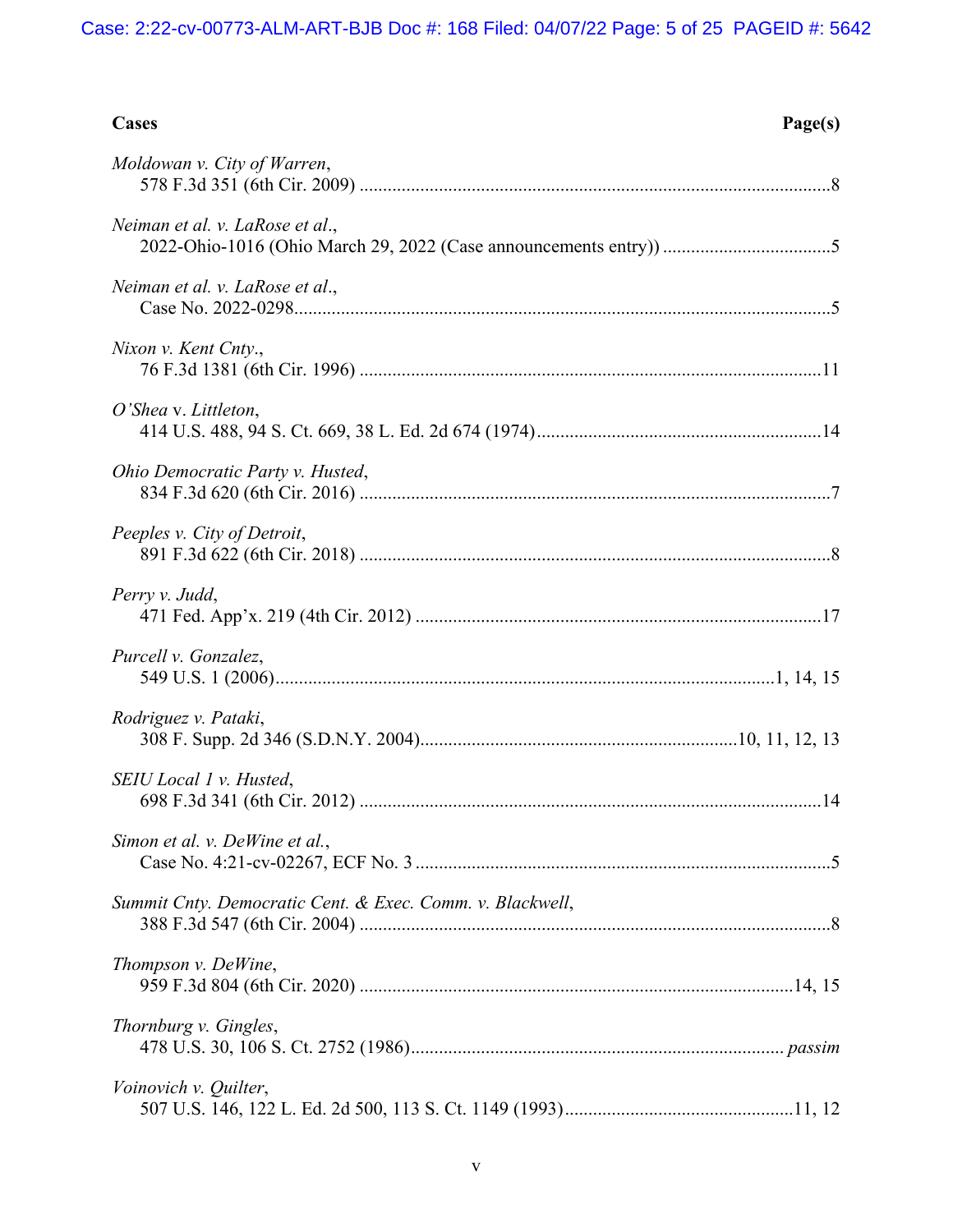| Cases                                                                        | Page(s) |
|------------------------------------------------------------------------------|---------|
| Winter v. NRDC, Inc.,                                                        |         |
| <b>Statutes</b>                                                              | Page(s) |
|                                                                              |         |
|                                                                              |         |
| <b>Other Authorities</b>                                                     | Page(s) |
| 11A C. Wright, A. Miller, & M. Kane, Federal Practice and Procedure § 2948.1 |         |
|                                                                              |         |
|                                                                              |         |
|                                                                              |         |
|                                                                              |         |
|                                                                              |         |
|                                                                              |         |
|                                                                              |         |
|                                                                              |         |
|                                                                              |         |
|                                                                              |         |
|                                                                              |         |
|                                                                              |         |
|                                                                              |         |
|                                                                              |         |
|                                                                              |         |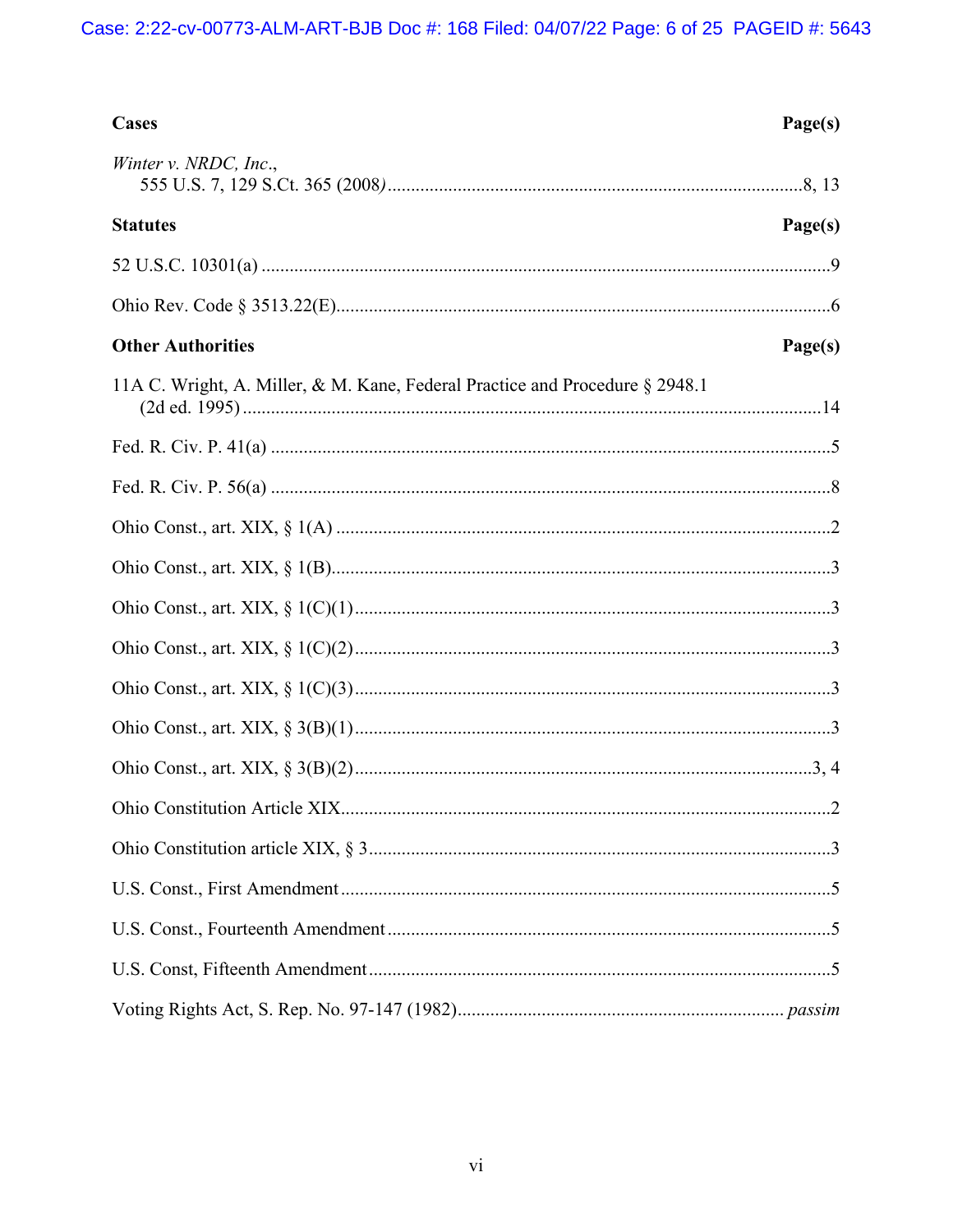## <span id="page-6-0"></span>**I. INTRODUCTION**

Ohio passed a Congressional Plan on March 2, 2022, and implemented it in time for the May 3 primary election. The primary election will yield winning Republican and Democratic candidates for all 15 congressional districts who will go on to compete in the November 8, 2022, general election. In fact, voters who have taken advantage of Ohio's generous early voting opportunities, which began April 5, 2022, have already cast their votes for their favorite congressional candidates on the primary election ballots.

<span id="page-6-2"></span>The Simon Parties now seek to disrupt Ohio's in-progress 2022 election of its 15 congressional representatives because they claim that the 6th Congressional District in the March 2, 2022, Congressional Plan is "constitutionally infirm" under Section 2 of the Voting Rights Act. They ask this Court to enjoin the Secretary of State from issuing certificates of nomination to the winning candidates *after* the conclusion of the May 3 primary election so they can litigate their constitutional claims, even if it means that *no* candidates will appear on the general election ballot.

To describe such an injunction as "havoc wreaking" would not be hyperbolic here. Allowing an election to occur then enjoining the winners from proceeding on to the general election would cause significant voter confusion, it would cripple Ohioans' trust and confidence in their elections, and it would be astoundingly unfair—not just to Ohio voters but to the congressional candidates who have spent effort, time and resources in campaigning for a spot on the primary ticket. The requested injunction also lacks all clarity in scope and duration. Even if this Court could issue the injunction, it shouldn't because the election has already begun and restraint is required under *Purcell v. Gonzalez*, 549 U.S. 1, 4-5 (2006).

<span id="page-6-1"></span> Litigation over Ohio's congressional redistricting has been raging on for nearly six months in the Ohio Supreme Court. The Simon Parties sat on the sidelines and never brought their claims in that forum. Yes, they urged a federal court in the Northern District of Ohio to intervene but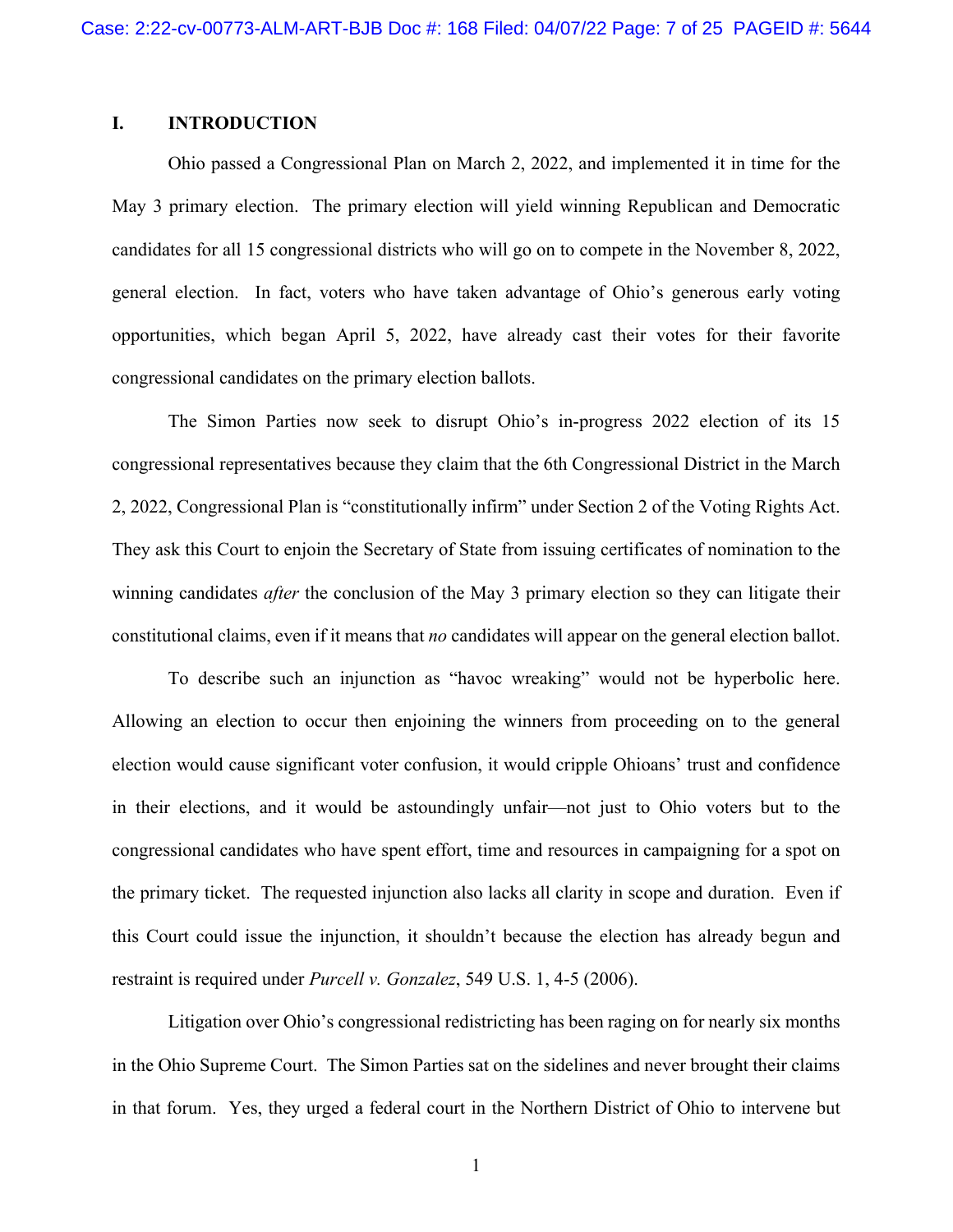their action was stayed in respect of the Ohio Supreme Court's original jurisdiction. Even with their federal court action paused, the Simon Parties still did not throw their hat in the state court ring. Because the Simon Parties failed to act diligently in litigating their claims, laches bars injunctive relief.

<span id="page-7-4"></span>Nor can the Simon Parties succeed on the merits of their Voting Rights Act claim. As a voting bloc, they are not "sufficiently large and geographically compact to constitute a majority in a single-member district," which is required of all vote dilution claims under the Voting Rights Act. *Growe v. Emison*, 507 U.S. 25, 40, 113 S.Ct. 1075 (1993). The Simon Parties, by their own claim, constitute only an "influential vote in a congressional district." *See* Compl., ECF No. 92 at PageID 1524, ¶ 43. Influence claims are not viable under the Voting Rights Act. *Cousins v. Sundquist*, 145 F.3d 818, 828 (6th Cir. 1998). Thus, as a matter of law, the Simon Parties are not likely to succeed on the merits of their claim.

For all of these reasons, the Simon Parties' motion for injunctive relief and for partial summary judgment should be denied.

#### <span id="page-7-1"></span><span id="page-7-0"></span>**II. BACKGROUND**

#### <span id="page-7-6"></span><span id="page-7-3"></span><span id="page-7-2"></span>**A. Congressional Redistricting Under Article XIX of the Ohio Constitution.**

<span id="page-7-5"></span>Article XIX of the Ohio Constitution provides the three-step framework for drawing Ohio's fifteen congressional districts. First, by September 30 of any year ending in the numeral one after the release of the federal decennial census, the General Assembly must pass a district plan in the form of a bill by a vote of at least three-fifths of the members of each of the two largest political parties. Ohio Const., art. XIX, § 1(A); *Adams et al. v. DeWine et al*., Slip Opinion No. 2022-Ohio-89, ¶ 8. If the General Assembly passes a plan in this first step, the plan remains valid for ten years. *Id.*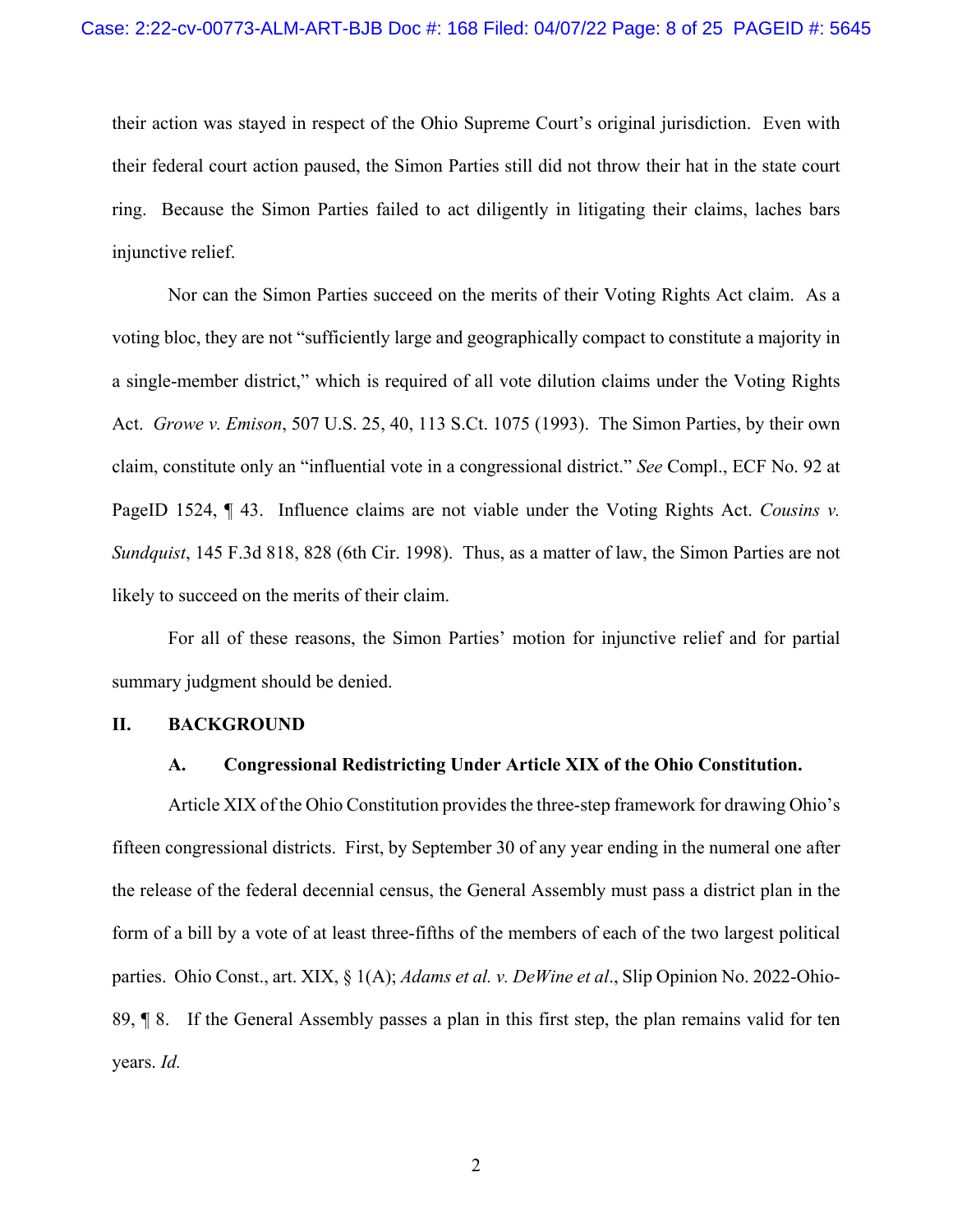<span id="page-8-2"></span><span id="page-8-1"></span>Second, if the General Assembly fails to pass a plan in the first step by September 30, the Ohio Redistricting Commission must adopt a plan by October 31. Ohio Const., art. XIX, § 1(B), *Adams* at ¶ 9. The Commission must approve a plan by a majority vote, which must include at least two members from each of the two largest political parties. *Id.* If the Commission passes a plan in this second step by the required vote, the plan will also remain valid for ten years. *Id.*

<span id="page-8-3"></span>Third, if the Commission does not pass a plan in the second step by October 31, the General Assembly must pass a plan as a bill by November 30. Ohio Const., art. XIX, § 1(C)(1), *Adams* at ¶ 10. If the General Assembly passes the plan by a three-fifths vote of each house, the plan is valid for ten years. Ohio Const., art. XIX, § 1(C)(2)*.* A plan approved by a simple majority of each house is valid for four years. Ohio Const., art. XIX, § 1(C)(3)*.*

<span id="page-8-8"></span><span id="page-8-5"></span><span id="page-8-4"></span>Ohio Constitution article XIX, section 3, gives the Ohio Supreme Court exclusive, original jurisdiction over all cases involving the drafting of a congressional district plan and it sets forth the exclusive remedies should the Court invalidate a congressional plan. *See Adams* at ¶ 12. Section 3(B)(1) sets out a two-step process for remedying an invalidated plan. First, the General Assembly must pass a plan "in accordance with the provisions of this constitution that are then valid" within thirty days after the Ohio Supreme Court's invalidation order. Ohio Const., art. XIX, § 3(B)(1), *Adams* at ¶ 97. Second, if the General Assembly does not pass a plan within the thirtyday deadline, then the Ohio Redistricting Commission has thirty days to "adopt a congressional district plan in accordance with the provisions of this constitution that are then valid." Ohio Const., art. XIX, § 3(B)(2), *Adams* at ¶ 98.

## <span id="page-8-7"></span><span id="page-8-6"></span><span id="page-8-0"></span>**B. The May 3 Primary Election is Proceeding with the Second Congressional Plan passed by the Ohio Redistricting Commission on March 2, 2022.**

"Based on the results of the 2020 census, Ohio was apportioned 15 congressional seats – one fewer than it was apportioned in 2011." *Adams* at ¶ 13. The General Assembly did not pass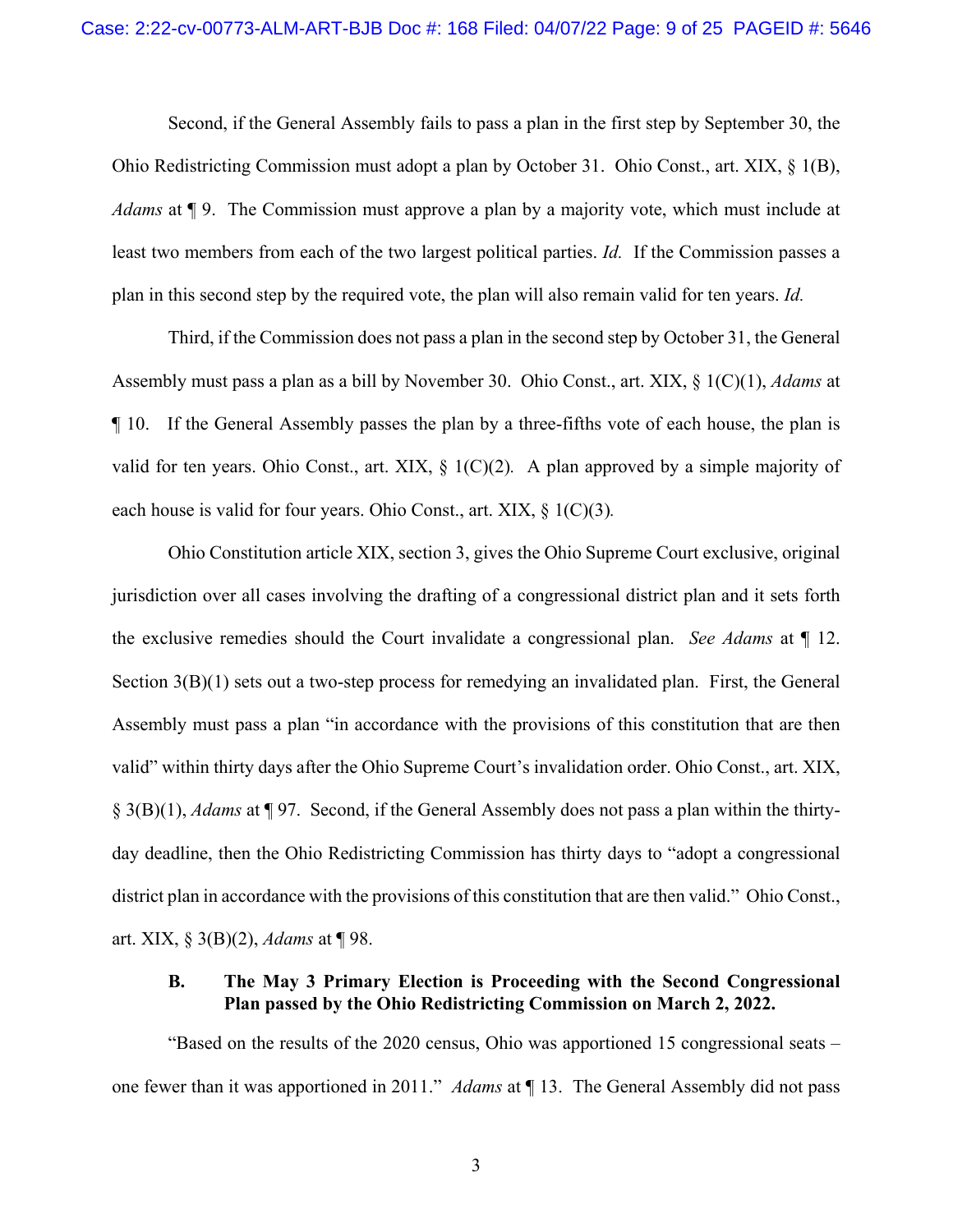<span id="page-9-2"></span><span id="page-9-1"></span>a new congressional plan by the September 30, 2021, deadline and the Ohio Redistricting Commission did not pass a plan by the October 31, 2021, deadline. *Adams* at ¶¶ 13-14; *see also* Ohio Const., art. XIX, §§ 3(B)(1) and (2). On the third step, however, the General Assembly adopted Ohio's Congressional Plan by a simple majority via S.B. No. 258 on November 16, 2021. *Adams* at ¶ 21.

Ten days later, two sets of petitioners brought lawsuits at the Ohio Supreme Court challenging the constitutionality of the November 16, 2021, Congressional Plan. *Adams* at ¶ 23. On January 14, 2022, the Ohio Supreme Court invalidated the November 16, 2021, Congressional Plan and ordered the General Assembly to pass a new congressional district plan. *Id.* at ¶ 102.

The General Assembly did not pass a new congressional plan within thirty days of the Ohio Supreme Court's January 14, 2022, invalidation order. Thus, the Ohio Redistricting Commission was reconvened and it passed a new Congressional Plan on March 2, 2022. *See* Congressional Plan, Ex. A. On the same day, the Secretary of State issued Directive 2022-27 where he instructed the county boards of election to implement the March 2 Congressional Plan in time for the May 3 primary election. *See* Directive 2022-27, Ex. B.

<span id="page-9-0"></span>Meanwhile, on March 4, 2022, the Petitioners filed motions with the Ohio Supreme Court seeking to have the March 2, 2022, Congressional Plan invalidated. *Adams et al. v. DeWine et al*., 2022-Ohio-871 (Ohio March 18, 2022) (Case announcements entry). On March 18, 2022, the Ohio Supreme Court denied the motions ruling that it "entered final judgment in this case on January 14, 2022, and did not retain jurisdiction to review any plan passed or adopted on March 2, 2022." *Id.* Despite the fact that the Ohio Supreme Court did not retain jurisdiction to review additional congressional plans passed after it invalidated the first one, on March 22, 2022, the same petitioners filed original actions before the Ohio Supreme Court challenging the March 2, 2022,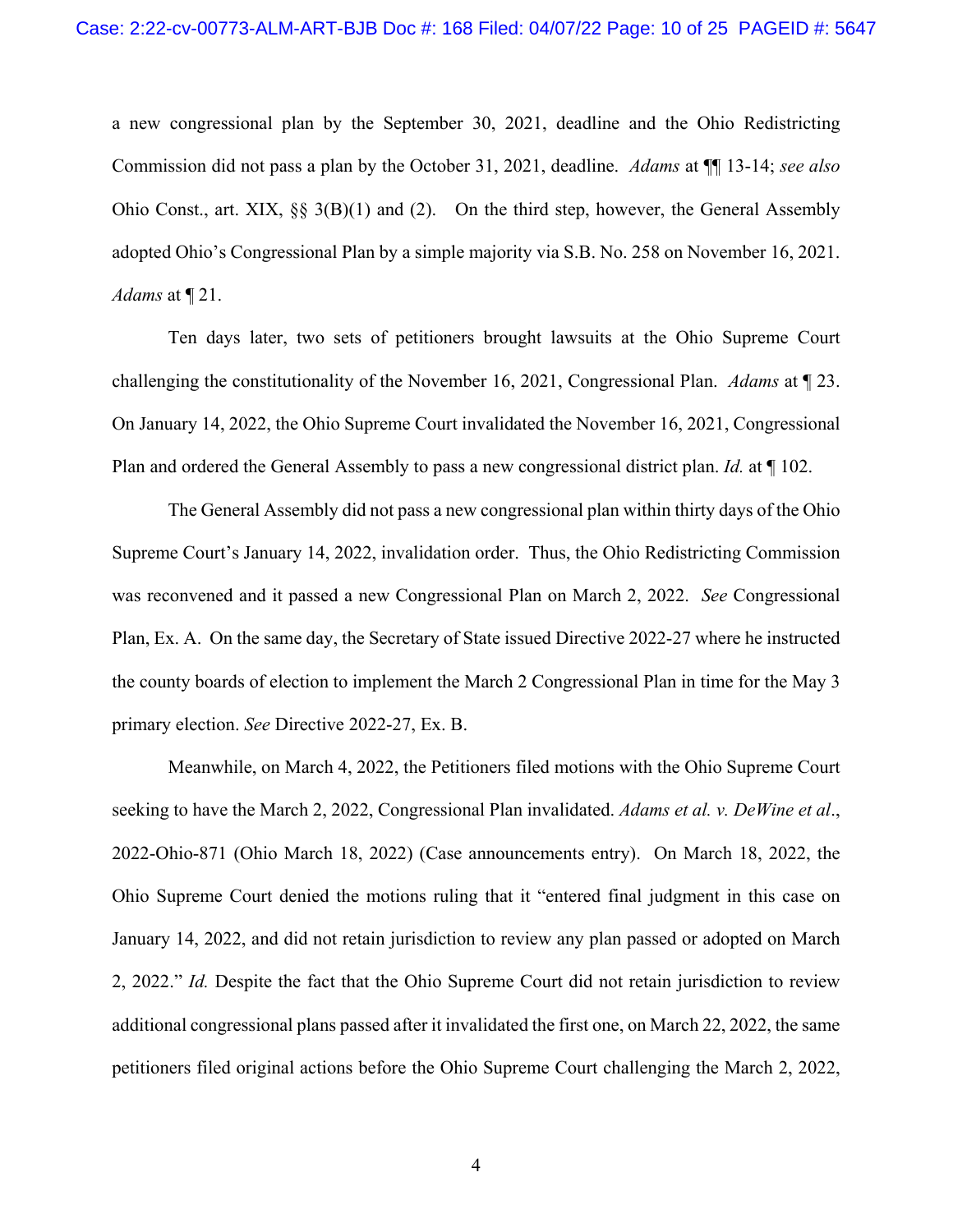<span id="page-10-3"></span><span id="page-10-1"></span>Congressional Plan. *League of Women Voters of Ohio et al. v. LaRose et al.*, Case No. 2022-0303; *Neiman et al. v. LaRose et al*., Case No. 2022-0298. The Ohio Supreme Court has ordered discovery and a full briefing schedule in those new cases. Assuming that no further delays occur and no oral arguments are allowed, the new original actions against the March 2, 2022, Congressional Plan will not be decisional until late May, 2022. *Neiman et al. v. LaRose et al*., 2022-Ohio-1016 (Ohio March 29, 2022 (Case announcements entry)). Thus, there is no longer any dispute that the March 2, 2022 Congressional Plan has been fully implemented by the 88 county boards of election and will be used for the May 3 primary election and the 2022 general election. *See* Ex. B.

## <span id="page-10-6"></span><span id="page-10-4"></span><span id="page-10-2"></span><span id="page-10-0"></span>**C. The Simon Parties Sat Out During Litigation over the Congressional Plan at the Ohio Supreme Court.**

<span id="page-10-8"></span><span id="page-10-7"></span><span id="page-10-5"></span>The Simon Parties are a group of Black voters residing in the 6th U.S. Congressional District in the March 2, 2022, Congressional Plan, who allege violations of the Voting Rights Act, and the Fifteenth, Fourteenth and First Amendments to the U.S. Constitution. Compl, ECF No. 92 at PageID 1513, ¶¶ 14, 19-21, 52-76. They did not bring these claims at any time during the last six months of litigation over congressional redistricting at the Ohio Supreme Court. Instead, the Simon Parties filed a complaint and a motion for injunctive relief in the U.S. District Court for the Northern District of Ohio in December, claiming that the first congressional plan violated Section 2 of the Voting Rights Act and the Fifteenth Amendment to the U.S. Constitution. *Simon et al. v. DeWine et al.*, Case No. 4:21-cv-02267, ECF No. 3 at PageID 75. The Court stayed the case pending resolution of the matter at the Ohio Supreme Court. *Id.* at ECF No. 21 at PageID 1274-1276. On March 22, 2022, the Simon Parties voluntarily dismissed their federal action pursuant to Fed. R. Civ. P. 41(a). *Id.* at ECF No. 24 at PageID 1283.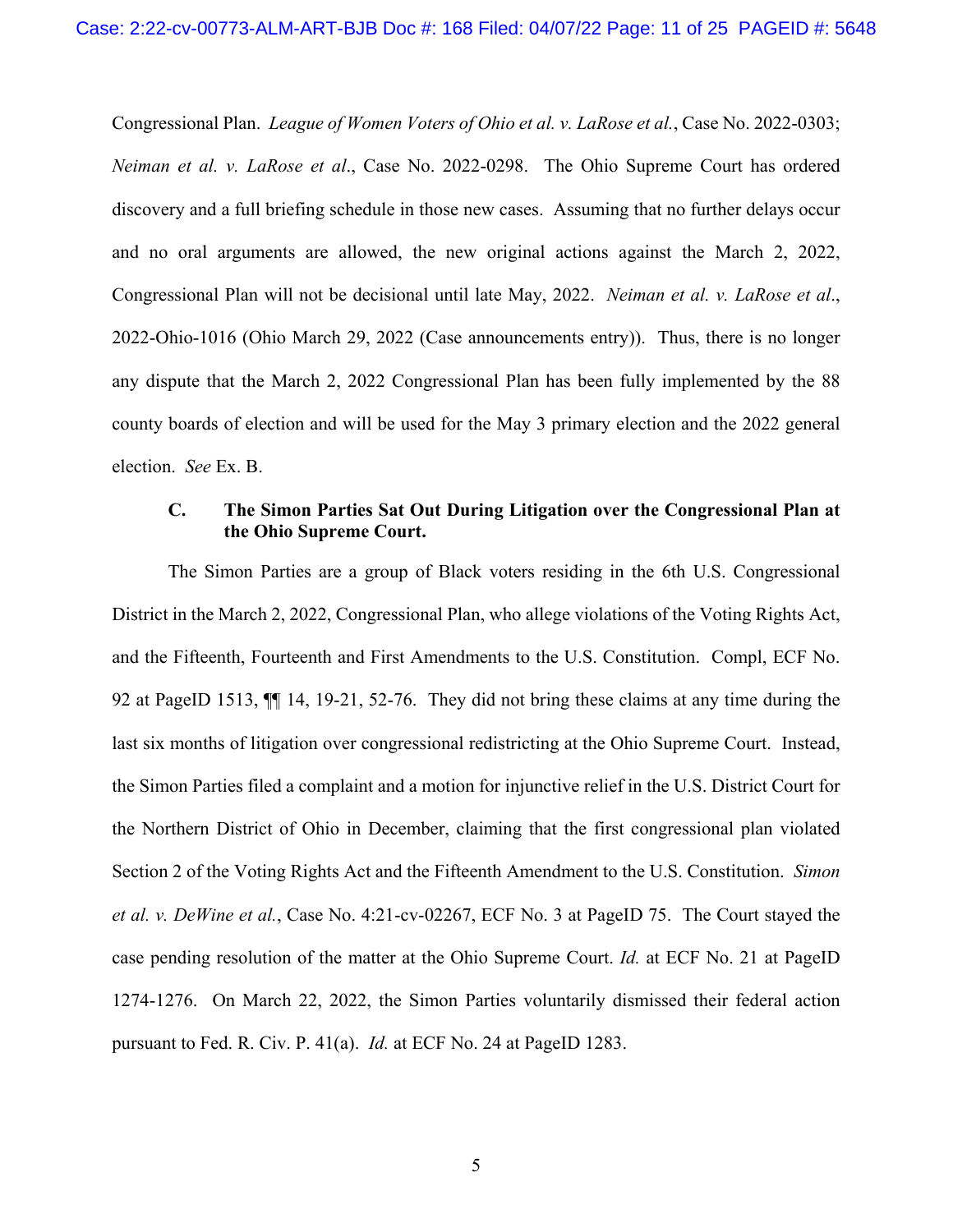## <span id="page-11-0"></span>**D. The Simon Parties Want to Deny the** *Winning* **Candidates their Certificates of Nomination Indefinitely.**

The Simon Parties moved to intervene in this case on February 21, 2022. *See Motion to Intervene*, ECF No. 7 at PageID 446-451. They filed a Complaint and now move this Court for a temporary restraining order, preliminary injunction and partial summary judgment based on their theory that the Defendants violated Section 2 of the Voting Rights Act of 1965, 52 U.S.C. § 10301 et. seq., by disregarding race in the drafting of the 6th Congressional District in the March 2, 2022, Congressional Plan. *See Motion*, ECF No. 147 at PageID 3742. The Simon Parties request an immediate order prohibiting the Secretary of State and "any County Board of Elections from a county within the 6th Ohio United States Congressional District….or Board of Elections within a Proposed Congressional District whose boundaries may be revised in the event the Simon Parties prevail on the merits at trial" from issuing "certificates of nomination or election to any candidate for election as Representative to the United States House of Representatives." *See Proposed Order*, ECF No. 148-1 at PageID 4221. In other words, the Simon Parties do not want to stop the May 3 primary election for Ohio's congressional districts—they just don't want it to count. They seek an order from this Court to prohibit the Secretary of State from issuing certificates of nomination to the winning candidates ostensibly until this Court can rule on the merits of their claims. *Id; see also* Ohio Rev. Code § 35[1](#page-11-2)3.22(E).<sup>1</sup>

<span id="page-11-2"></span><span id="page-11-1"></span> <sup>1</sup> Previously, in their Second Motion for Temporary Restraining Order Preliminary Injunction and Partial Summary Judgment, the Simon Parties requested an injunction from "administering, implementing, or conducting any election for representative for the 6th Ohio United States Congressional District proposed in the March 2, 2022 Congressional Redistricting Plan." *See Motion*, ECF No. 147 at PageID 3739. However, the Simon Parties subsequently filed a "revised" Proposed Order where they abandon their request to stop the May 3 primary election and instead request an injunction against the issuance of certificates of nomination only. *See Proposed Order*, ECF No. 148-1 at PageID 4221.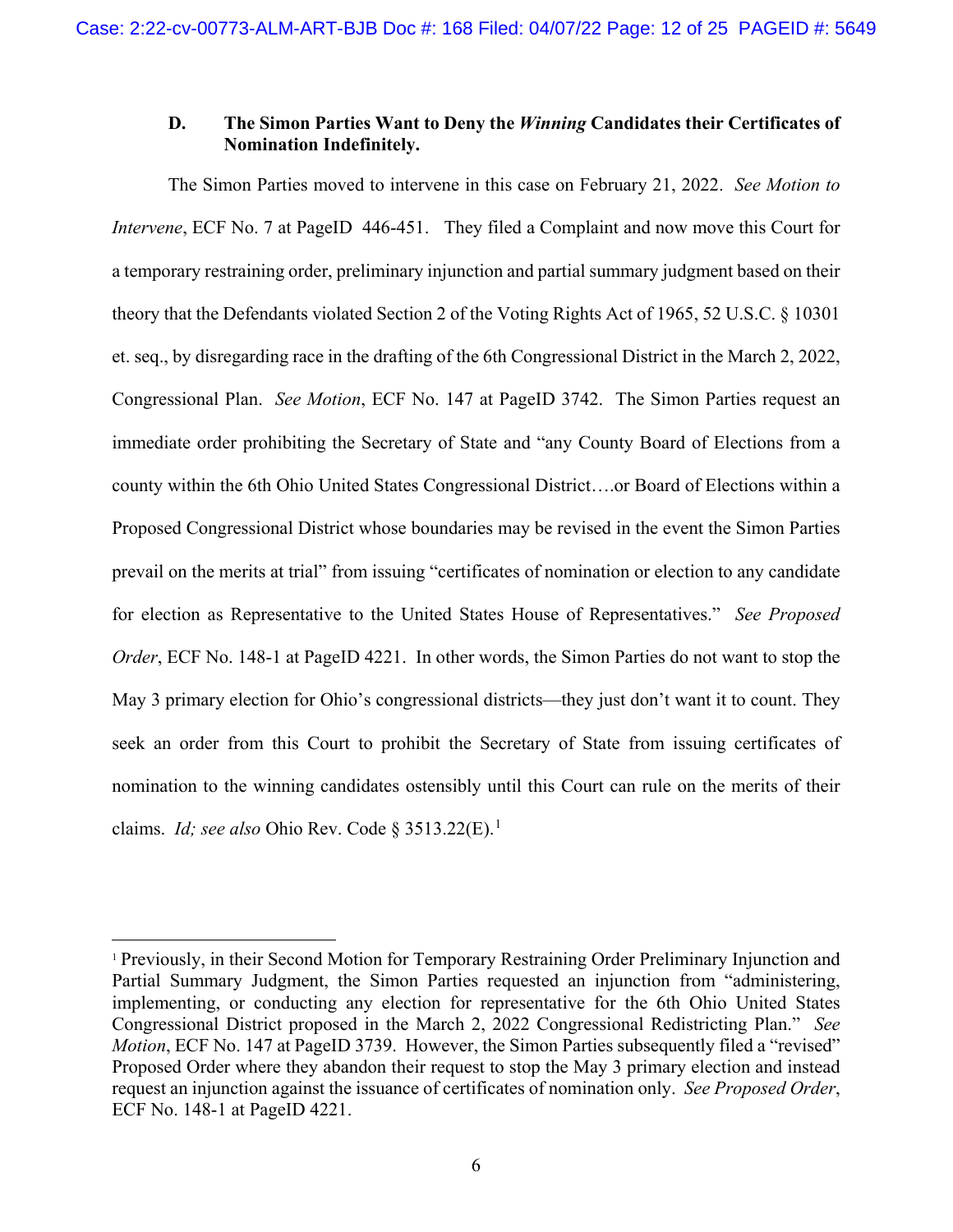#### <span id="page-12-6"></span>**E. Voting in the 2022 Primary Election is Underway.**

<span id="page-12-0"></span>May 3rd is the date of the 2022 Primary Election in Ohio, but Ohioans have already started voting. "Ohio is a national leader when it comes to early voting opportunities." *Ohio Democratic Party v. Husted*, 834 F.3d 620, 623 (6th Cir. 2016). As of April 5, 2022, overseas UOCAVA ballots were sent and early in, in-person voting began across the state at each of the 88 county boards of election. Grandjean Aff., ECF No. 164-1 at PageID 5409, ¶ 3. The county board of elections also began transmitting domestic absentee ballots to voters who requested them. *Id.* There will be a steady stream of voters going to their polling places or mailing in their absentee ballots now through May 3. Thus, there is no question that an injunction issued now will disrupt the status quo of the election.

### <span id="page-12-1"></span>**III. LAW AND ARGUMENT**

<span id="page-12-3"></span><span id="page-12-2"></span>**Injunctive Relief Standard** - "Temporary restraining orders and preliminary injunctions are extraordinary remedies which should be granted only if the movant carries his burden of proving that the circumstances clearly demand it." *Barron v. PGA Tour, Inc*., 670 F.Supp.2d 674, 682 (W.D.Tenn.2009) (citation omitted.). The movant "bears the burden of justifying such relief," and it is "never awarded as of right." *ACLU Fund of Mich. v. Livingston Cnty.,* 796 F.3d 636, 642 (6th Cir. 2015). When determining whether to grant a party's request for such a remedy, district courts must balance four factors: "'(1) whether the movant has a strong likelihood of success on the merits; (2) whether the movant would suffer irreparable injury without the injunction; (3) whether issuance of the injunction would cause substantial harm to others; and (4) whether the public interest would be served by issuance of the injunction.'" *City of Pontiac Retired Emps. Ass'n v. Schimmel*, 751 F.3d 427, 430 (6th Cir. 2014) (en banc) (citation omitted).

<span id="page-12-5"></span><span id="page-12-4"></span>As to the first factor, a plaintiff must establish a "strong" likelihood of success on the merits. *Jolivette v. Husted*, 694 F.3d 760, 765 (6th Cir. 2012) (quotation omitted). The mere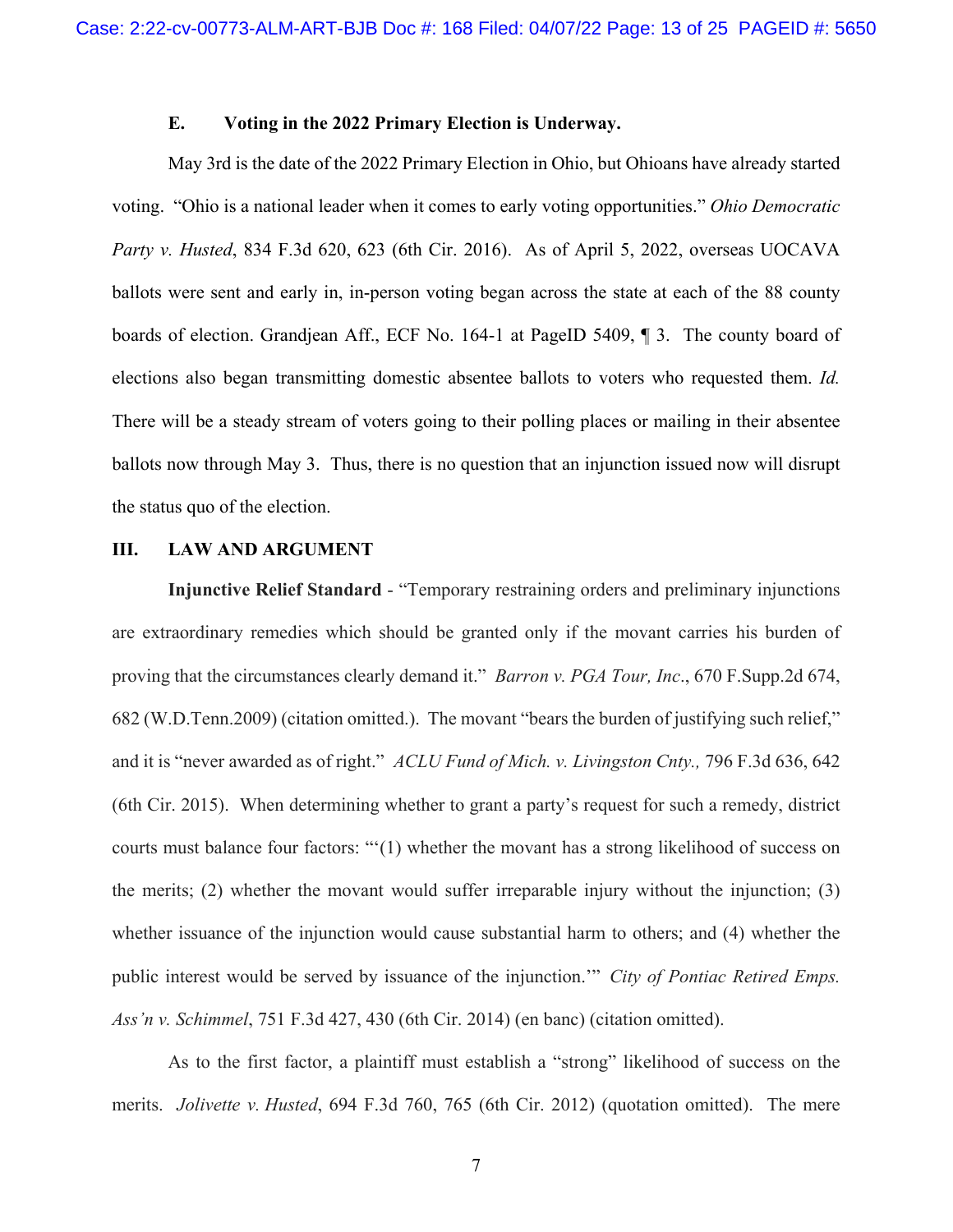<span id="page-13-5"></span><span id="page-13-2"></span>possibility of success does not suffice. *Summit Cnty. Democratic Cent. & Exec. Comm. v. Blackwell*, 388 F.3d 547, 551 (6th Cir. 2004). Also, "[a]lthough no one factor is controlling, a finding that there is simply no likelihood of success on the merits is usually fatal." *Gonzales v. Nat'l Bd. of Med. Examiners*, 225 F.3d 620, 625 (6th Cir. 2000). Similarly, as to the second factor, the plaintiff must show a likelihood, not just a possibility, of irreparable injury. *Winter v. NRDC, Inc*., 555 U.S. 7, 22, 129 S.Ct. 365 (2008*)*. As discussed more fully below, the Simon Parties fail on all counts.

<span id="page-13-7"></span><span id="page-13-6"></span><span id="page-13-3"></span>**Summary Judgment Standard** - Summary judgment is appropriate if the evidence in the record demonstrates there is "no genuine dispute as to any material fact and the movant is entitled to judgment as a matter of law." Fed. R. Civ. P. 56(a); *see also Moldowan v. City of Warren*, 578 F.3d 351, 373 (6th Cir. 2009) ("Summary judgment is proper if the pleadings, the discovery and disclosure materials on file, and any affidavits show that there is no genuine issue as to any material fact and that the movant is entitled to judgment as a matter of law." (quotation omitted)). The moving party bears the initial burden of proving the absence of genuine issues of material fact and its entitlement to judgment as a matter of law, which may be accomplished by demonstrating that the non-moving party lacks evidence to support an essential element of its case on which it would bear the burden of proof at trial. *See Celotex Corp. v. Catrett*, 477 U.S. 317, 322–23 (1986).

<span id="page-13-4"></span><span id="page-13-1"></span><span id="page-13-0"></span>Once the moving party has met its burden, "the nonmoving party must present 'significant probative evidence' that will reveal that there is more than 'some metaphysical doubt as to the material facts.'" *Peeples v. City of Detroit*, 891 F.3d 622, 630 (6th Cir. 2018) (quoting *Moore v. Philip Morris Cos.*, 8 F.3d 335, 340 (6th Cir. 1993)). The "mere existence of *some* alleged factual dispute between the parties will not defeat an otherwise properly supported motion for summary judgment; the requirement is that there be no *genuine* issue of *material* fact." *Anderson v. Liberty*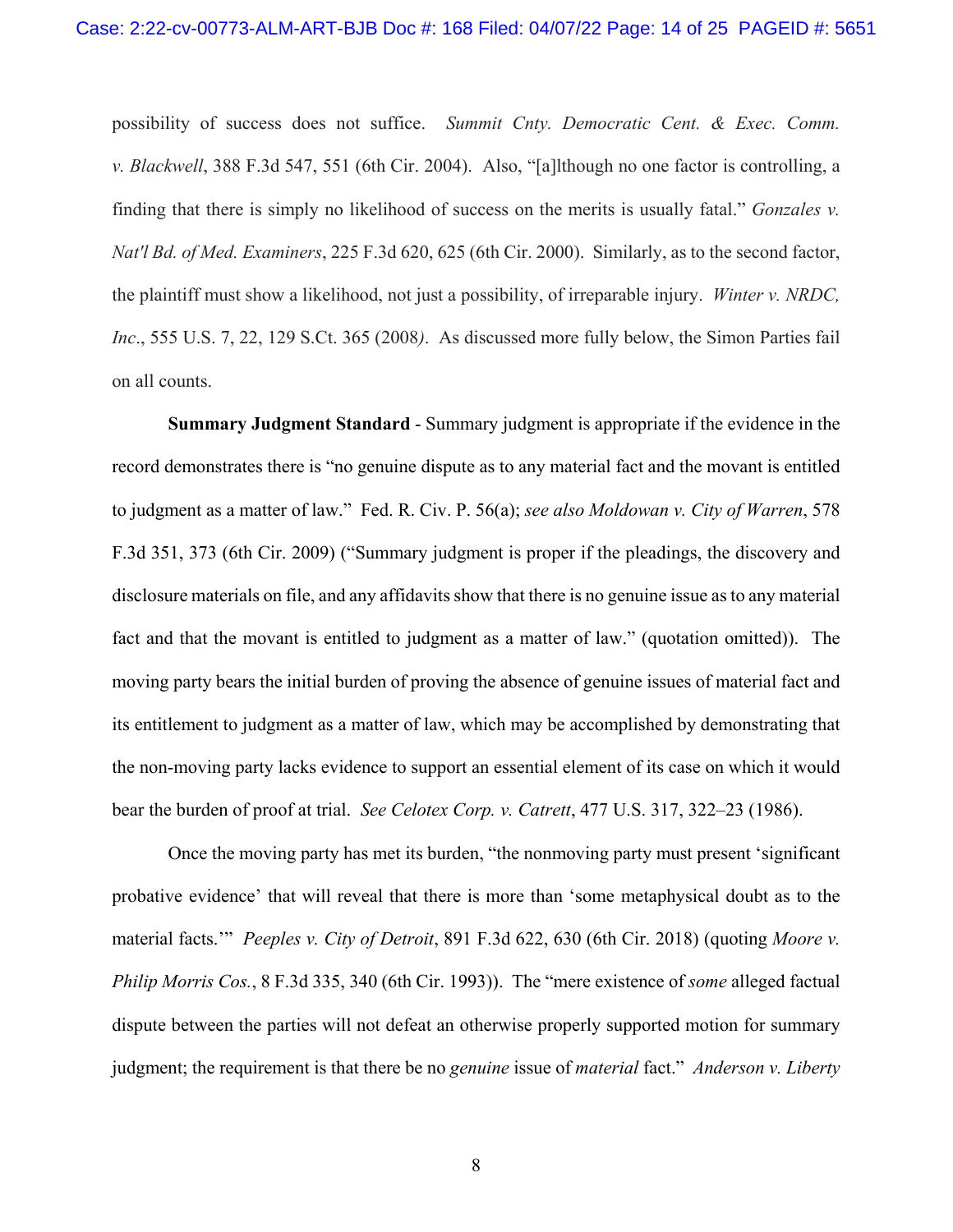*Lobby, Inc.*, 477 U.S. 242, 247–48 (1986). "Only disputed material facts, those 'that might affect the outcome of the suit under the governing law,' will preclude summary judgment." *Daugherty v. Sajar Plastics, Inc.*, 544 F.3d 696, 702 (6th Cir. 2008) (quoting *Liberty Lobby*, 477 U.S. at 248). In other words, "[t]he mere existence of a scintilla of evidence in support of the plaintiff's position will be insufficient; there must be evidence on which the jury could reasonably find for the plaintiff." *Liberty Lobby*, 477 U.S. at 252; *Dominquez v. Carr. Med. Servs.*, 555 F.3d 543, 549 (6th Cir. 2009) (same).

## <span id="page-14-4"></span><span id="page-14-3"></span><span id="page-14-2"></span><span id="page-14-0"></span>**A. The Simon Parties Are Not Likely to Succeed on the Merits of Their Voting Rights Act Claim.**

The Simon Parties are not likely to succeed on their claim that the Ohio Redistricting Commission's March 2 Congressional Redistricting Plan violates the Voting Rights Act. Specifically, they cannot meet either step of the two-step process to prove a Section 2 "vote dilution" claim. Plaintiffs cannot show the first precondition articulated in *Thornburg v. Gingles*, 478 U.S. 30, 106 S. Ct. 2752 (1986), to prove that the electoral structure operates to impair Black voters' ability to elect the congressional representative of their choice. And, because the Simon Parties cannot demonstrate the first precondition under *Gingles*, they cannot satisfy the totality-ofthe-circumstances test. For these same reasons, the Simon Parties are not entitled to partial summary judgment as well.

#### <span id="page-14-5"></span>**1. Plaintiffs cannot satisfy the first** *Gingles* **precondition.**

<span id="page-14-6"></span><span id="page-14-1"></span>The Simon Parties claim that the Ohio Redistricting Commission's March 2 Congressional Redistricting Plan violates Section 2 of the Voting Rights Act. That provision prohibits voting practices that "result[] in a denial or abridgment of the right . . . to vote on account of race or color." 52 U.S.C. 10301(a). Under Section 2, such a denial or abridgment is only established if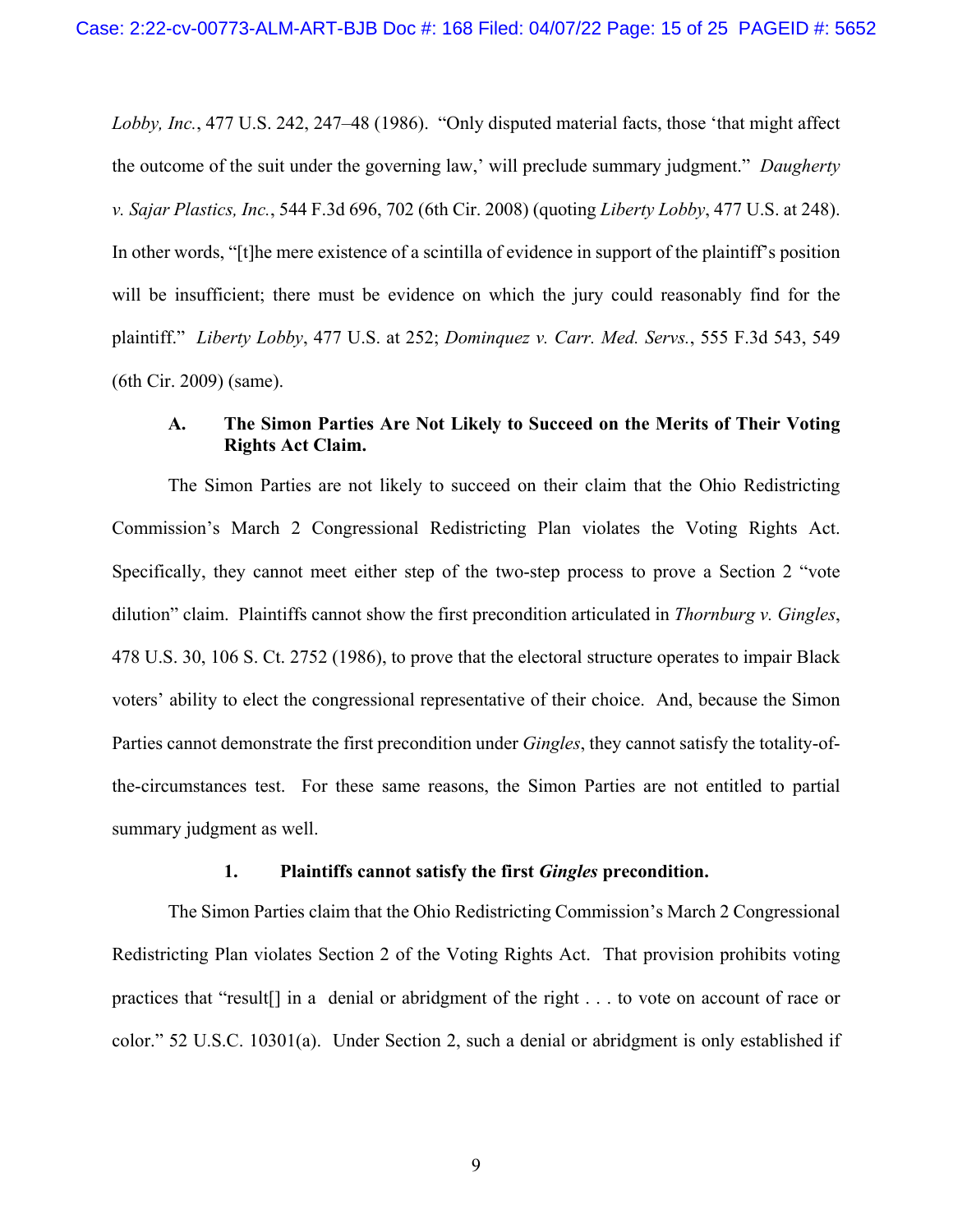the members "of a class of citizens . . . have less opportunity than other members of the electorate to participate in the political process and to elect representatives of their choice." *Id.* 10301(b).

To decide whether that standard is met, the Supreme Court has established three "necessary preconditions" for proving that an electoral structure "operate[s] to impair minority voters' ability to elect representatives of their choice." *Thornburg v. Gingles*, 478 U.S. 30, 50, 106 S. Ct. 2752 (1986). Plaintiffs must establish by a preponderance of the evidence (1) that the minority group is "sufficiently large and geographically compact to constitute a majority in a single-member district;" (2) that [the minority group] is "politically cohesive;" and (3) that "the white majority vot[es] sufficiently as a bloc to enable it . . . usually to defeat the minority's preferred candidate." *Growe v. Emison*, 507 U.S. 25, 40, 113 S. Ct. 1075 (1993) (quoting *Gingles*, 478 U.S. at 50-51). "Unless each of the three *Gingles* prerequisites is established, there neither has been a wrong nor can be a remedy." *Cooper v. Harris*, 137 S. Ct. 1455, 1472 (2017) (quotations omitted). Thus, failure to prove any one of the preconditions is fatal on the merits, and accordingly, a failure to prove a likelihood of success on any one of the preconditions is fatal to the Simon Parties' request for a temporary restraining order and preliminary injunction.

<span id="page-15-2"></span><span id="page-15-1"></span><span id="page-15-0"></span>With regard to the first *Gingles* precondition, "the reason that a minority group . . . must show, as a threshold matter, that it is sufficiently large and geographically compact to constitute a majority in a single-member district is this: Unless minority voters possess the potential to elect representatives in the absence of the challenged structure or practice, they cannot claim to have been injured by that structure or practice." *Rodriguez v. Pataki*, 308 F. Supp. 2d 346, 372 (S.D.N.Y. 2004) (quoting *Gingles* at 50 n.17). "Because the very concept of vote dilution implies—and, indeed, necessitates—the existence of an 'undiluted' practice against which the fact of dilution may be measured, a § 2 plaintiff must also postulate a reasonable alternative voting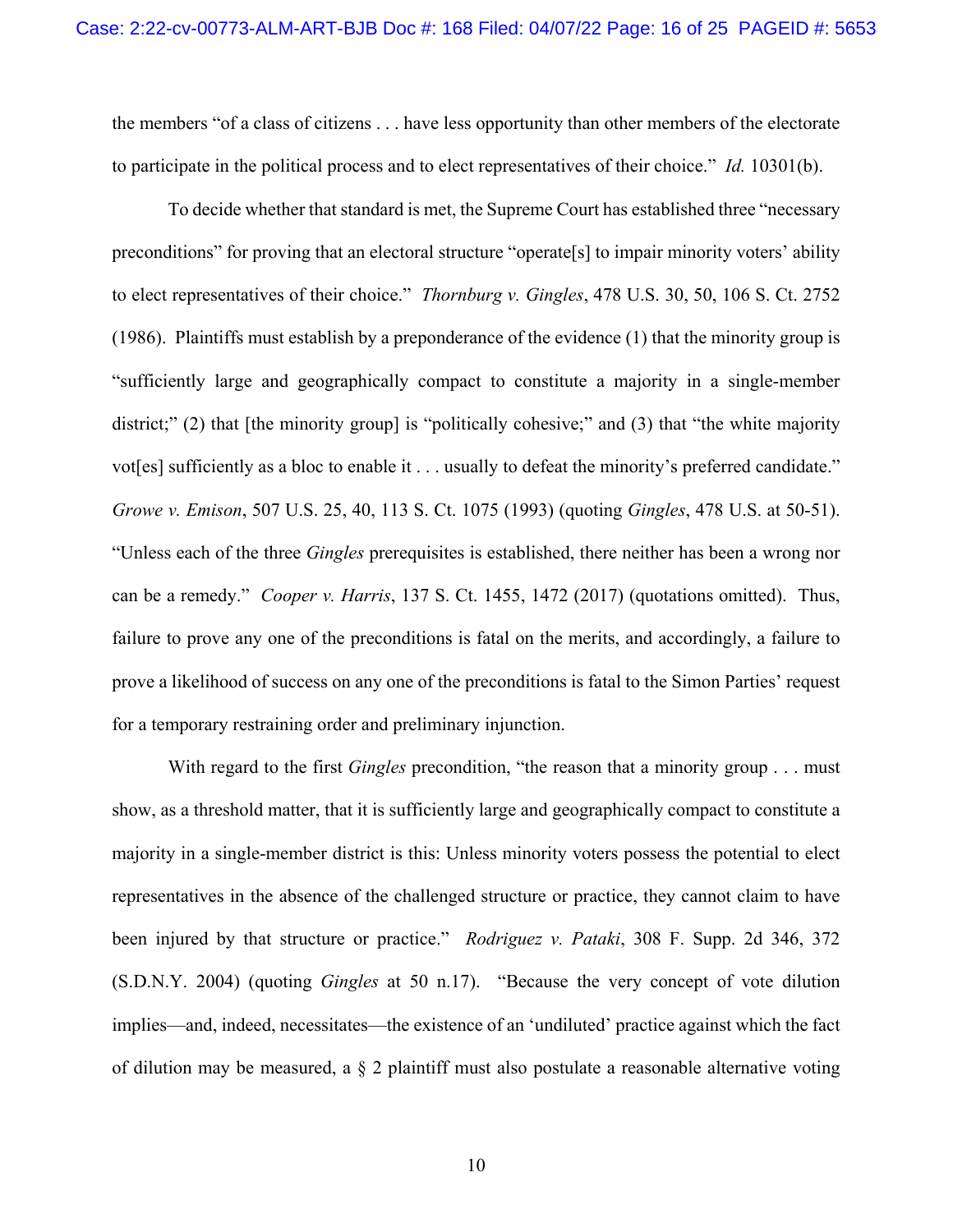<span id="page-16-4"></span>practice to serve as the benchmark 'undiluted' practice." *Rodriguez*, 308 F. Supp. at 372 (quoting *Reno v. Bossier Parish Sch. Bd*., 520 U.S. 471, 480, 117 S. Ct. 1491 (1997).

Here, the Simon Parties do not even allege that Black voters of Youngstown and Warren are "sufficiently large and geographically compact to constitute a majority in a single-member district." Rather, the Simon Parties merely claim that these voters "constitute an *influential* vote in a Congressional District." *See* Compl., ECF No. 92 at PageID 1524, ¶ 43 (emphasis added). An "influence" claim, however, where the minority group would *not* be a majority of voters, is not permitted under the Voting Rights Act. *See, e.g., Cousin v. Sundquist*, 145 F.3d 818, 828 (6th Cir. 1998) (announcing that Section 2 violations cannot "consist of an impairment of the minority's ability to influence the outcome of the election rather than determine it."); *see also Nixon v. Kent Cnty*., 76 F.3d 1381, 1386 (6th Cir. 1996).

<span id="page-16-5"></span><span id="page-16-3"></span><span id="page-16-2"></span><span id="page-16-1"></span><span id="page-16-0"></span>In fact, since *Gingles*, the Supreme Court has repeatedly declined to reach the issue of whether vote-dilution claims are viable when the minority group is less than a majority of voters in a proposed district. *See Johnson v. De Grandy*, 512 U.S. 997, 1008-09, 129 L. Ed. 2d 775, 114 S. Ct. 2647 (1994); *Voinovich v. Quilter*, 507 U.S. 146, 158, 122 L. Ed. 2d 500, 113 S. Ct. 1149 (1993); *Growe v. Emison*, 507 U.S. 25, 41 n. 5, 113 S. Ct. 1075 (1993). And, federal courts have nearly unanimously "adopted the literal reading of *Gingles* and have rejected claims where the minority group does not constitute a majority of voters in a single-member district." *Rodriguez*, 308 F. Supp. 2d at 376 (citing *Hall v. Virginia*, 276 F. Supp. 2d 528 (E.D. Va. 2003) (listing cases and stating that bright-line majority-in-a-district rule is well-established)). Because the Simon Parties have presented what amounts to an influence-dilution claim, they cannot satisfy the first precondition under *Gingles*, and therefore cannot satisfy the first step of the two steps to proving a Section 2 vote dilution claim.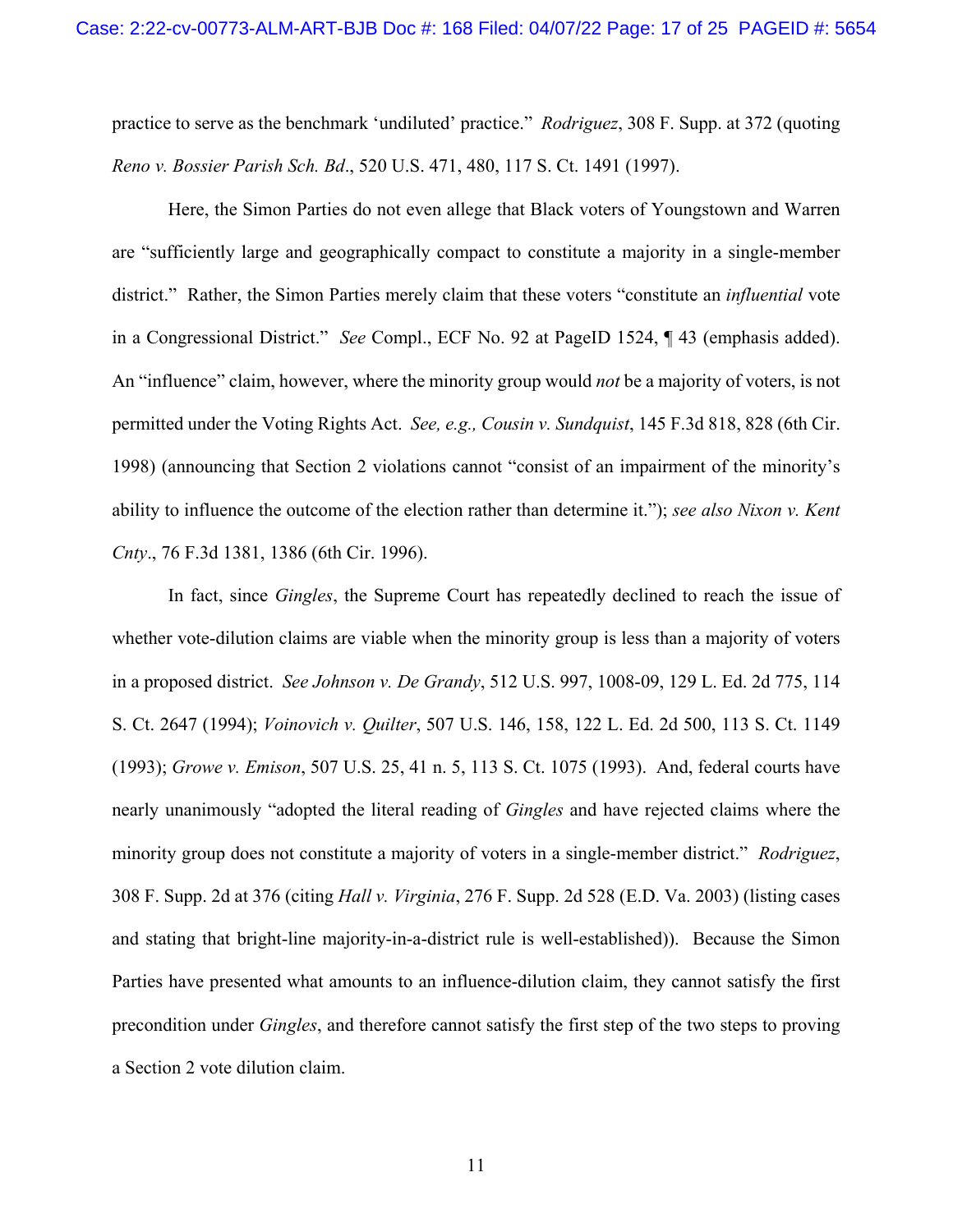## <span id="page-17-4"></span><span id="page-17-2"></span>**2. Because the Simon Parties cannot satisfy the first precondition of**  *Gingles***, they cannot meet the totality-of-the-circumstances test.**

<span id="page-17-0"></span>In addition to the *Gingles* preconditions, a plaintiff asserting a vote dilution claim must show "that, under the totality of the circumstances, the State's apportionment scheme has the effect of diminishing or abridging the voting strength of the protected class." *Voinovich v. Quilter*, 507 U.S. 146, 157, 113 S. Ct. 1149 (1993). This is the second step of the statutory test. *See League of United Latin Am. Citizens v. Perry*, 548 U.S. 399, 425, 126 S. Ct. 2594, 2613 (2006). The relevant inquiry typically includes "the list of factors set forth in the United States Senate Judiciary Report ('Senate Report') accompanying the 1982 bill amending section 2 of the Voting Rights Act, S. Rep. No. 97-147, at 2 (1982) ('Senate Factors'), but this is neither a 'comprehensive nor exclusive' list." *Rodriguez*, 308 F. Supp. 2d at 372 (quoting *Gingles*, 478 U.S. at 44-45).

<span id="page-17-3"></span>Here, though the Simon Parties make token mentions of "totality of the circumstances," their Motion contains no analysis or explanation for how the Court would even consider "step two" when the Plaintiffs could not meet "step one." Instead, the Simon Parties point exhaustively to testimony that Defendants gave specific instructions to disregard race in drawing the district maps. The Simon Parties would seemingly have this Court find that disregarding race in mapdrawing is a per se violation of Section 2 of the Voting Rights Act. There is no authority to support such a proposition, nor do the Simon Parties cite any.

<span id="page-17-1"></span>The Simon Parties also point to "historical findings set forth by [the Northern District of Ohio] in *Armour v. Ohio*, 775 F.Supp. 1044 (6th Cir. 1991) concerning the role of race relations in Mahoning County."[2](#page-17-5) *See* Motion, ECF No. 147 at PAGEID 3741. *Armour* is a roundly

<span id="page-17-5"></span> <sup>2</sup> The Simon Parties also appear to assert a separate claim under *Armour* in their Complaint and reference that claim in their Motion. *See* Complaint, ECF No. 92; Motion, ECF No. 147. To the extent the Simon Parties rely on *Armour* to support an injunction in this case, this position is unsupported by any facts or law.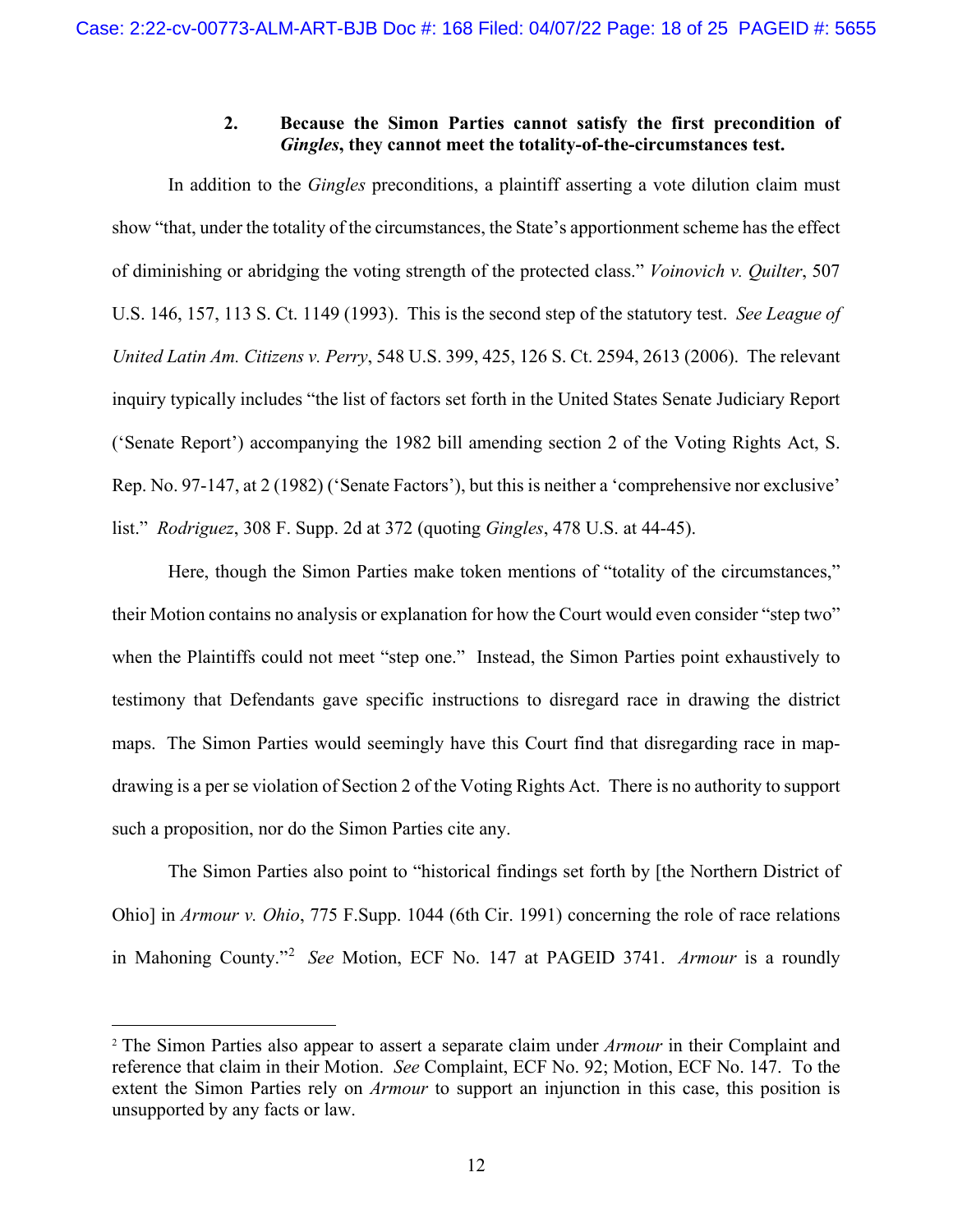<span id="page-18-5"></span><span id="page-18-4"></span><span id="page-18-3"></span><span id="page-18-2"></span>criticized case in which the court based its decision, at least in part, on a finding that *Gingles* did not apply to single-member-district claims. *See, e.g., Rodriguez v. Pataki*, 308 F. Supp. 2d 346, 383 n.42 (S.D.N.Y. 2004); *DeBaca v. Cnty. of San Diego*, 794 F. Supp. 990, 996 (S.D. Cal. 1992); *Hastert v. State Bd. of Elections*, 777 F. Supp. 634, 652 (N.D. Ill. 1991). The case was arguably overruled by the Supreme Court in *Growe v. Emison*, 507 U.S. 25, 113 S. Ct. 1075, which found that the *Gingles* preconditions do indeed apply to single member districts. Moreover, its analysis of the race relations in Mahoning County are hardly still relevant 30 years later. Thus, *Armour*  does nothing to support the Simon Parties' claim.

The Simon Parties' request for injunctive relief and their motion for partial summary judgment should be denied.

#### <span id="page-18-1"></span><span id="page-18-0"></span>**B. The Simon Parties Cannot Establish That They Will Suffer Irreparable Harm Without the Injunction.**

The Simon Parties thinly allege, without more, that the will "suffer irreparable harm if the 2022 elections are conducted using constitutionally infirm districts." *See Motion*, ECF No. 147 at PageID 3749. They fall short in their showing of irreparable injury because they fail to show that the March 2, 2022, Congressional Plan is "constitutionally infirm" under Section 2 of the Voting Rights Act, as set forth above. Nor has the Ohio Supreme Court invalidated the Plan under the Ohio Constitution. The Plan is currently valid and it has been fully implemented for the 2022 primary and general elections. Whether the Plan will be invalidated at some time in the future is pure speculation.

<span id="page-18-6"></span>Parties seeking preliminary injunctive relief must show more than the speculation of future irreparable harm. "Our frequently reiterated standard requires plaintiffs seeking preliminary relief to demonstrate that irreparable injury is *likely* in the absence of an injunction." *Winter v. NRDC, Inc*., 555 U.S. 7, 22 (2008) *citing Los Angeles* v. *Lyons*, 461 U.S. 95, 103, 103 S. Ct. 1660, 75 L.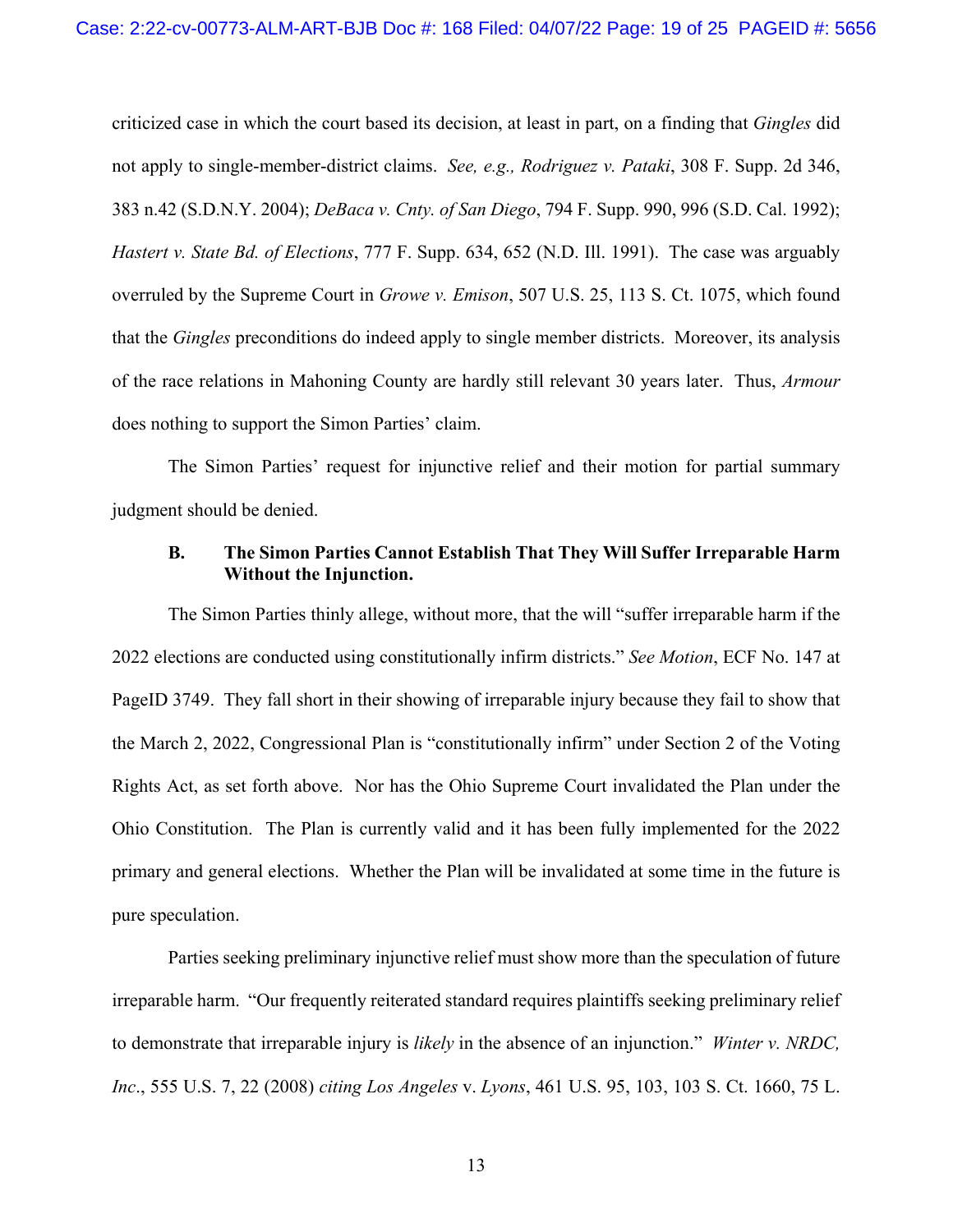<span id="page-19-8"></span><span id="page-19-4"></span><span id="page-19-3"></span>Ed. 2d 675 (1983); *Granny Goose Foods, Inc.* v. *Teamsters*, 415 U.S. 423, 441, 94 S. Ct. 1113, 39 L. Ed. 2d 435 (1974); *O'Shea* v. *Littleton*, 414 U.S. 488, 502, 94 S. Ct. 669, 38 L. Ed. 2d 674 (1974); see also 11A C. Wright, A. Miller, & M. Kane, Federal Practice and Procedure § 2948.1, p. 139 (2d ed. 1995) (hereinafter Wright & Miller) (applicant must demonstrate that in the absence of a preliminary injunction, "the applicant is likely to suffer irreparable harm before a decision on the merits can be rendered"); *id*., at 154-155 ("A preliminary injunction will not be issued simply to prevent the possibility of some remote future injury"). "Issuing a preliminary injunction based only on a possibility of irreparable harm is inconsistent with our characterization of injunctive relief as an extraordinary remedy that may only be awarded upon a clear showing that the plaintiff is entitled to such relief." *Id.* (citing *Mazurek* v. *Armstrong*, 520 U.S. 968, 972, 117 S. Ct. 1865, 138 L. Ed. 2d 162 (1997) (*per curiam*)). Because the Simon Parties cannot show the likelihood of actual irreparable harm absent an injunction, their motion for injunctive relief must be denied.

#### <span id="page-19-0"></span>**C. The Injunction Would Cause Substantial Harm to Others.**

#### <span id="page-19-7"></span><span id="page-19-6"></span><span id="page-19-5"></span>**1. The** *Purcell* **Principle bars relief.**

<span id="page-19-2"></span><span id="page-19-1"></span>The Simon Parties ask this Court to do what courts have been resoundingly unwilling to do and have cautioned against: change an election procedure when the election is imminent. *See e.g.*, citing *Purcell v. Gonzalez,* 549 U.S. 1, 4-5 (2006) (*per curiam*) (denying preliminary injunction because, although plaintiffs had established third parties would not be unjustifiably harmed by an injunction, "court orders affecting elections. . , can themselves result in voter confusion[,] [a]s an election draws closer, that risk increase"); *Thompson v. DeWine*, 959 F.3d 804, 813 (6th Cir. 2020) (citing *Purcell* in staying district court's preliminary injunction); *Estill v. Cool,* 295 F. App'x 25, 27 (6th Cir. 2008) (upholding denial of preliminary injunction where ballot printing and distribution was scheduled to begin the day after the Sixth Circuit issued its opinion, 19 days after the preliminary injunction motion was denied); *SEIU*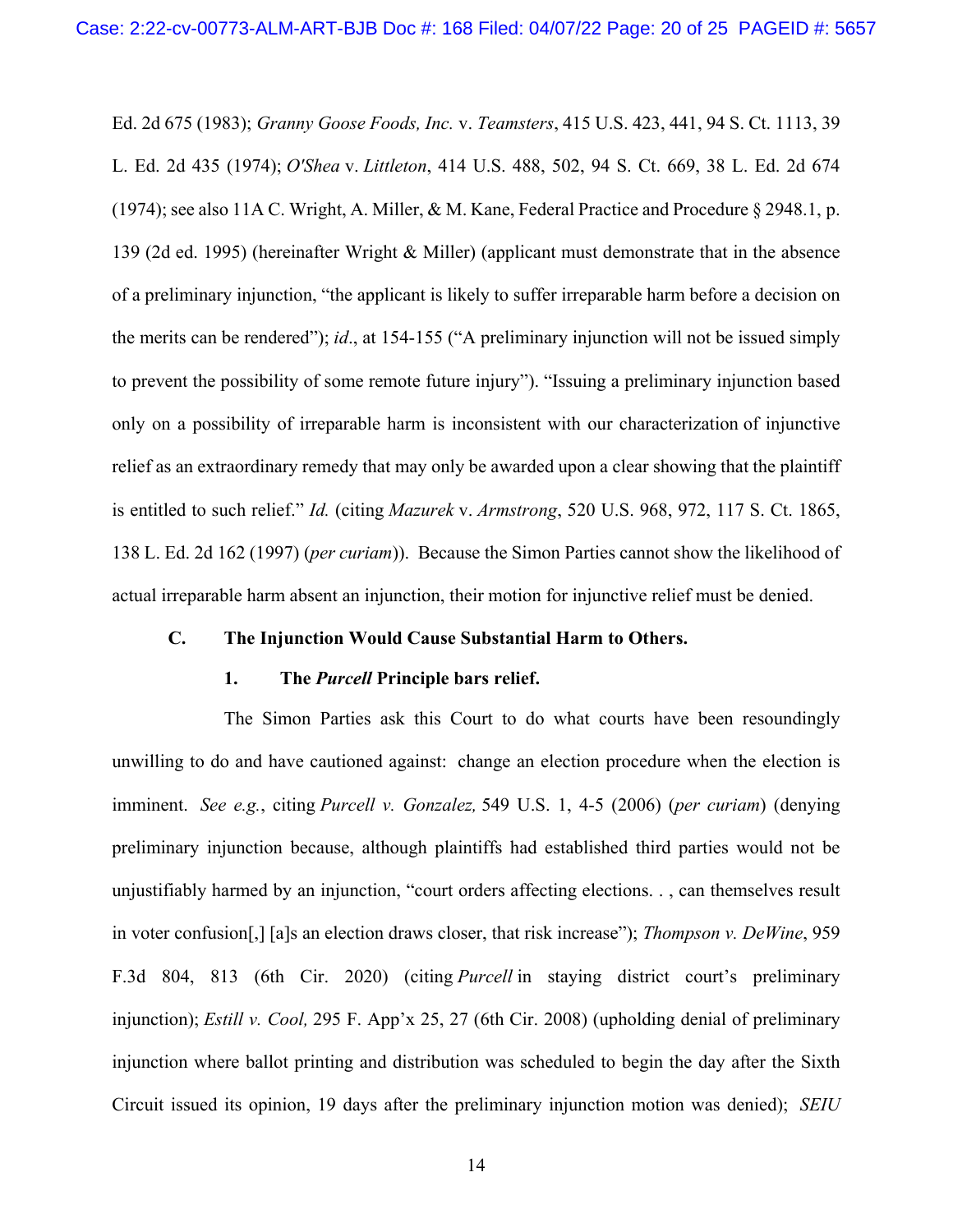*Local 1 v. Husted,* 698 F.3d 341, 345 (6th Cir. 2012), citing *Purcell,* 549 U.S. at 4-5 ("As a general rule, last-minute injunctions changing election procedures are strongly disfavored."). "Court orders affecting elections especially conflicting court orders, can themselves result in voter confusion and consequent incentive to remain away from the polls. As an election draws closer, that risk will increase." *Purcell,* 549 U.S. at 4-5; *see also Thompson*, 959 F.3d at 813.

<span id="page-20-3"></span><span id="page-20-2"></span><span id="page-20-1"></span><span id="page-20-0"></span>Citing that risk, in *League of Women Voters v. LaRose*, the Court rejected the plaintiffs' request to preliminarily enjoin H.B. 197, the bill passed in response to the disruption to Ohio's March 2020 primary caused by COVID-19. No. 2:20-cv-1638, 2020 U.S. Dist. LEXIS 91631, \*31 (S.D. Ohio Apr. 3, 2020). The court noted that the "public has an interest in a free and fair election [and in] avoiding further voter confusion." *Id.* Even amidst the COVID-19 outbreak, the court concluded "because further changes to the election procedure could cause significant additional voter confusion, the court finds that the public interest factor weighs against granting Plaintiffs their requested relief." *Id.*

The Simon Parties' request to stop the Secretary of State from issuing certificates of nomination to the May 3 primary election winners while they litigate their claims is, to say the least, extraordinarily ill-advised. The May 3 Primary Election is well underway. Overseas UOCAVA ballots have been sent. Grandjean Aff., ECF No. 164-1 at PageID 5407, ¶ 3. Early inperson voting and absentee voting by mail began on April 5, 2022. *Id.* All of these voters who have or will be voting for their congressional candidates fully expect the winners to be on the November general election. Issuing an injunction that prohibits the winners from being certified for the general election ballot destroys the status quo and wreaks havoc on election administration. What is more, allowing an election to occur then enjoining the winners from proceeding on to the general election certainly would cause significant voter confusion, it would cripple Ohioans' trust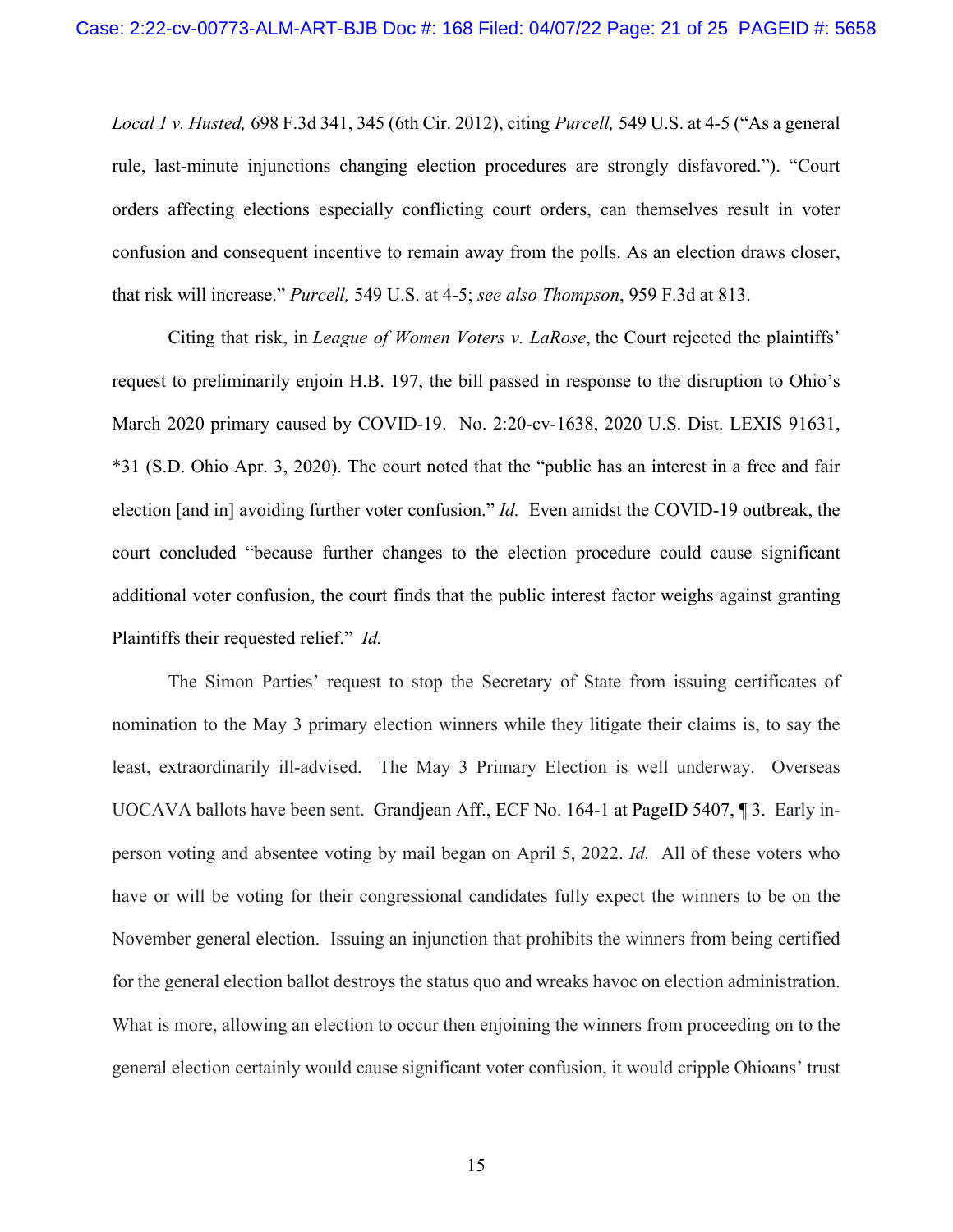and confidence in their elections, and it would be astoundingly unfair—not just to Ohio voters but to the congressional candidates who have spent effort, time and resources in campaigning for a spot on the primary ticket. It is safe to assume that voters expect their votes to count and to be counted. An injunction that would block the winners and nullify the entire election *after* all of the votes have been cast would wreak havoc on voter confidence for decades to come. This is precisely what the Simon Parties demand and this Court should summarily deny it.

The Simon Parties also fail to explain how this Court would implement and oversee such an injunction. First, its scope is completely undefined and it cannot be determined with any certainty. The Simon Parties seek to enjoin the 6th District and any district that would be impacted by a change in the 6th District's boundaries. All 15 congressional districts fit together like puzzle pieces. Thus, it is no far stretch to see where all 15 districts would be impacted by a change in just one. Further, even if the ill-defined scope of the injunction alone did not present insurmountable problems, the Simon Parties still offer no timely resolution to the immediate problems that their injunction would cause. Ultimately, if the Simon Parties' requested injunction lived just a short life, it could easily cause all congressional candidates from appearing on the general election ballot, thus depriving *all* Ohioans of their right to vote and leaving Ohio with *no* representation in Congress. The Simon Parties' requested injunction would cause significant, wide-scale irreparable harm to others and it clearly is not in the public interest.

#### <span id="page-21-1"></span>**2. Laches also bars injunctive relief.**

<span id="page-21-2"></span><span id="page-21-0"></span>"Laches, a reflection of the maxim equity aids the vigilant" precludes the Simon Parties' motion for injunctive relief because, they have pursued their claim in a dilatory fashion. *See Libertarian Party v. Davis*, 601 F.Supp. 522, 525 (E.D.Ken. 1985). A failure to act diligently is fatal in the election context because "it is well established that in election-related matters, extreme diligence and promptness are required." *King Lincoln Bronzeville Neighborhood Ass'n v. Husted*,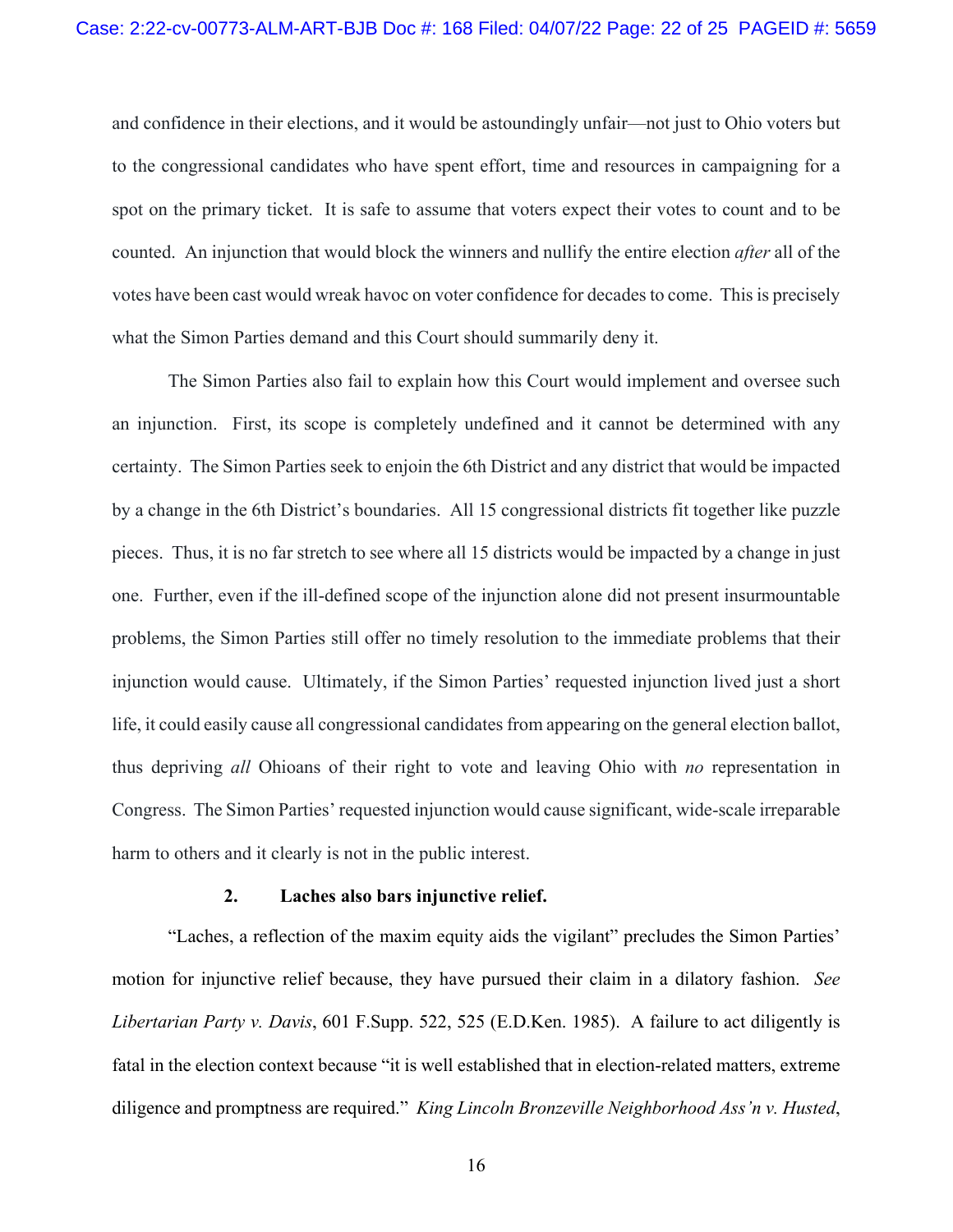<span id="page-22-2"></span><span id="page-22-1"></span>No. 2:06-cv-00745, 2012 WL 395030, \*7 (S.D.Ohio Feb. 7, 2012) (Marbley, J.) (citation omitted). A less than vigorous application of the laches defense encourages delay "until the last minute", which would, in turn, force election administrators "to halt their scheduled election processes to wait for a ruling." *Perry v. Judd*, 471 Fed. App'x. 219, 225 (4th Cir. 2012). While parties who assert a laches defense must show prejudice, in election-related litigation, the parties challenging the election must show that they acted diligently. *See McClafferty v. Portage County Board of Elections*, 661 F.Supp.2d 826, 839 (N.D. Ohio 2009); *see also State ex rel. Demaline v. Cuyahoga County Board of Elections*, 90 Ohio St.3d 523, 245, 2000-Ohio-108, 740 N.E.2d 242 (Ohio 2000) ("In extraordinary writ cases involving election matters, in order to avoid laches, relators bear the burden of establishing that they acted with the requisite diligence.") (citation omitted). Ohio and the 88 boards of elections have suffered harm by Plaintiffs' delay.

<span id="page-22-0"></span>The Simon Parties failed to act diligently in litigating their claims regarding congressional redistricting. They sat on the sidelines for nearly six-months while Ohio's congressional redistricting was vigorously litigated in the Ohio Supreme Court. Rather, they took their claims to federal court and essentially asked that court to inject itself in the state court action. When the federal case was stayed pending resolution by the Ohio Supreme Court, the Simon Parties simply paused and still did nothing. They could have moved to intervene in the venue where the litigation was actually occurring, but inexplicably they did not. To issue injunctive relief now would prejudice the entire elections system and the Secretary of State's ability to administer that election. The Simon Parties' failure to find the appropriate forum and to diligently pursue their claims in the most obvious forum during nearly six months of litigation over the Congressional Plan should bar their dilatory request for relief before this Court.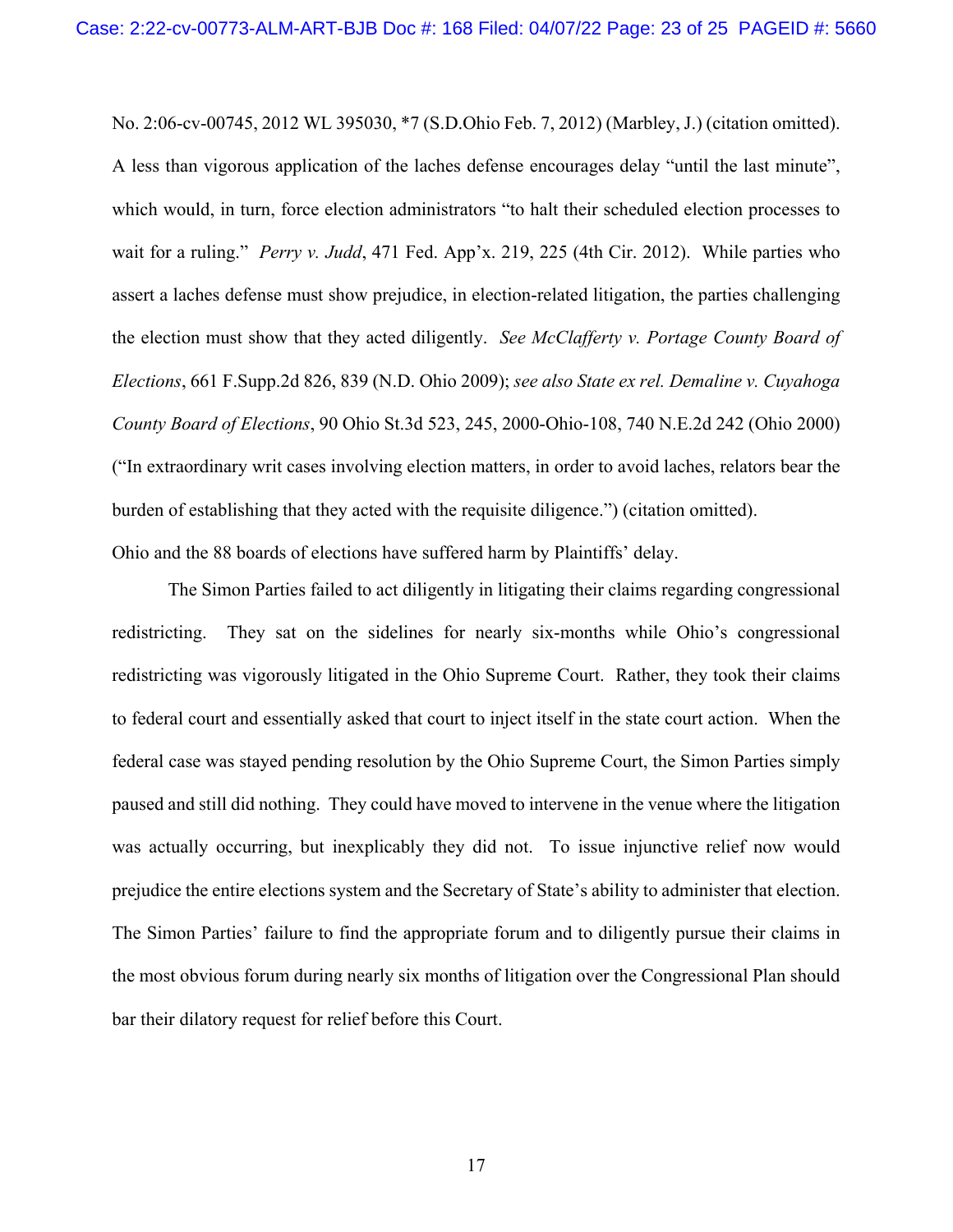#### <span id="page-23-5"></span><span id="page-23-4"></span>**D. The Requested Injunction Will Not Serve the Public Interest.**

<span id="page-23-0"></span>For all of the above reasons, Plaintiffs' requested relief would harm the public interest. Ohio has a compelling public interest in preserving the integrity of its election processes. *Eu v. San Francisco Cnty. Democratic Cent. Comm.*, 489 U.S. 214, 231 (1989); *cf. also Crawford v. Marion Cnty. Election Bd.*, 553 U.S. 181, 194-97 (2008). "[C]aution" granting injunctions is "especially" warranted "in cases affecting a public interest where the court is asked to interfere with or suspend the operation of important public works or to control the action of another department or government." *Country Club v. Jefferson Metropolitan*, 5 Ohio App.3d 77, 80, 449 N.E.2d 460, 464 (7th Dist. 1981) (quotation omitted). Such significant impact cuts against the interest of Ohio, and the public, in orderly elections. *See Benisek v. Lamone*, 138 S.Ct. 1942, 1944 (2018). The Simon Parties fail to establish any of the four requirements for injunctive relief and their motion should be denied.

#### <span id="page-23-3"></span><span id="page-23-1"></span>**IV. CONCLUSION**

For the foregoing reasons, the Simon Parties fail to establish the requirements for injunctive relief and they fail to show that they are entitled to partial summary judgment on their Voting Rights Act claim. Accordingly, the Simon Parties' omnibus motion should be denied.

<span id="page-23-2"></span>Respectfully submitted,

DAVE YOST Ohio Attorney General

*/s/ Julie M. Pfeiffer* JONATHAN D. BLANTON (0070035) Deputy Attorney General JULIE M. PFEIFFER (0069762) *Counsel of Record* MICHAEL A. WALTON (0092201) ALLISON D. DANIEL (0096186) Assistant Attorneys General Constitutional Offices Section 30 E. Broad Street, 16th Floor